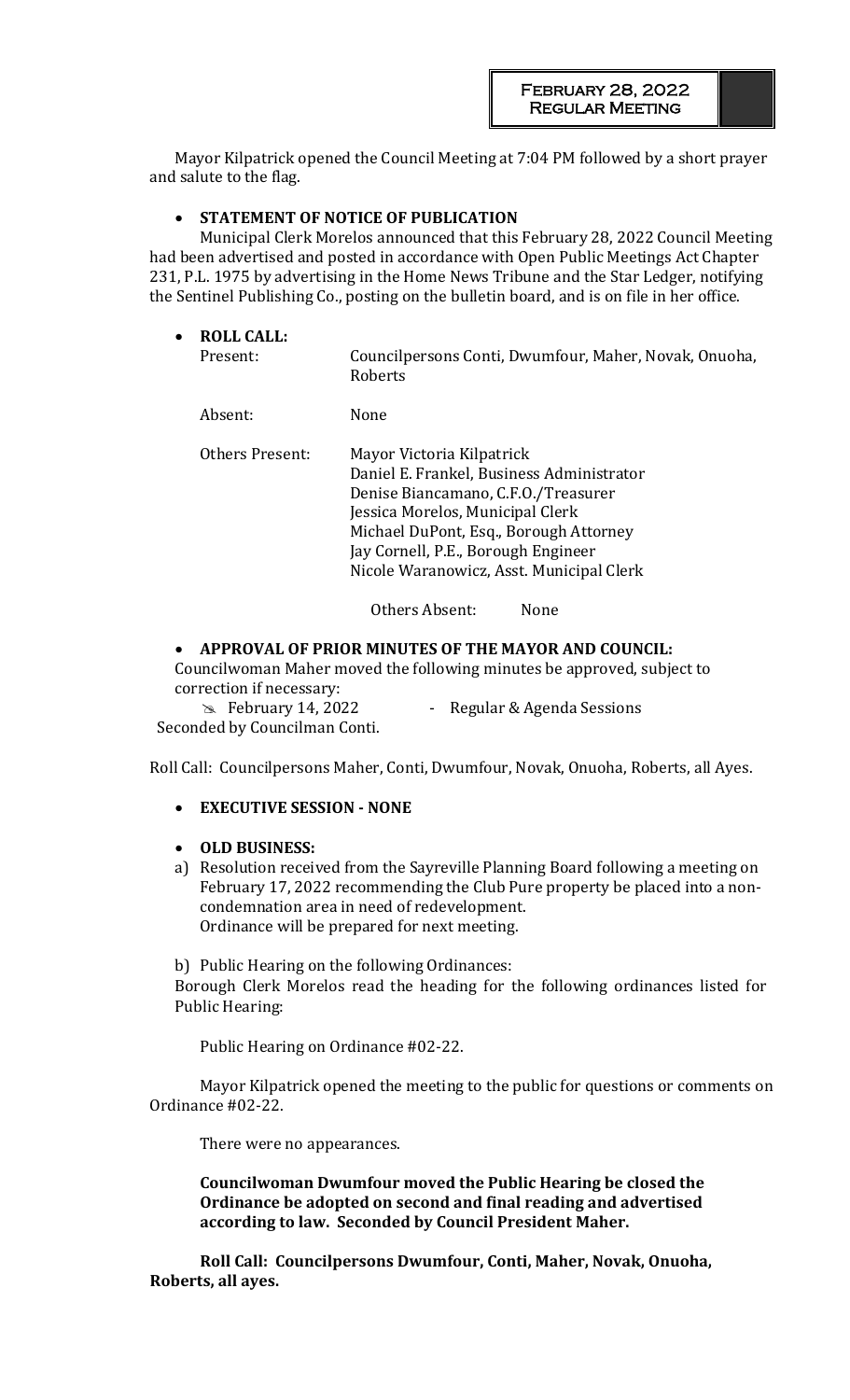## **ORDINANCE # 02–22**

## **AN ORDINANCE AMENDING AND SUPPLEMENTING CHAPTER VII OF THE REVISED GENERAL ORDINANCES OF THE BOROUGH OF SAYREVILLE TO AMEND SECTION 7-16.7 Schedule F "PERMIT ONLY PARKING STREETS**

**BE IT AND IT IS HEREBY ORDAINED** by the Mayor and Borough Council of the Borough of Sayreville, in the County of Middlesex, that the Revised General Ordinances of the Borough of Sayreville are hereby amended as follows:

**7-16.7 Schedule F—Permit Only Parking Streets.** Parking by permit is available only to residents who have a street address along a designated street or a portion thereof. Persons with residences on corner lots must have an address naming a designated street or portion thereof. Parking by permit is available only in designated residential areas and is effective on the following designated streets or portions thereof at all times.

| Name of Street      | Side        | Location                                                                                               |
|---------------------|-------------|--------------------------------------------------------------------------------------------------------|
| <b>School Drive</b> | <b>Both</b> | <b>From Ernston Road to its</b><br>terminus prior to the Sayreville<br><b>War Memorial High School</b> |

**BE IT FURTHER ORDAINED** by the Mayor and Borough Council of the Borough of Sayreville, in the County of Middlesex, that **Chapter Seven Section Four "Schedule F – Permit Only Parking Streets"** of the Revised General Ordinances of the Borough of Sayreville, shall be amended to reflect said change.

All Ordinances or parts of Ordinances inconsistent herewith are hereby repealed and this Ordinance shall take effect immediately upon final passage and publication in accordance with law.

### **INTRODUCED/APPROVED ON FIRST READING**

DATED: February 14, 2022

Clerk of the Borough of Sayreville (Public Safety Committee)

# **ADOPTED ON SECOND READING**

DATED: February 28, 2022

Clerk of the Borough of Sayreville (Public Safety Committee)

/s/Jessica Morelos, R.M.C. /s/Eunice K. Dwumfour, Councilwoman Borough of Sayreville

/s/Jessica Morelos, R.M.C. /s/Eunice K. Dwumfour, Councilwoman Borough of Sayreville

## **APPROVAL BY THE MAYOR ON THIS \_28th DAY OF \_February\_, 2022.**

/s/Victoria Kilpatrick, Mayor Borough of Sayreville

APPROVED AS TO FORM:

/s/MICHAEL DUPONT, ESQ., Borough Attorney

Public Hearing on Ordinance #03-22.

Mayor Kilpatrick opened the meeting to the public for questions or comments on Ordinance #03-22.

There were no appearances.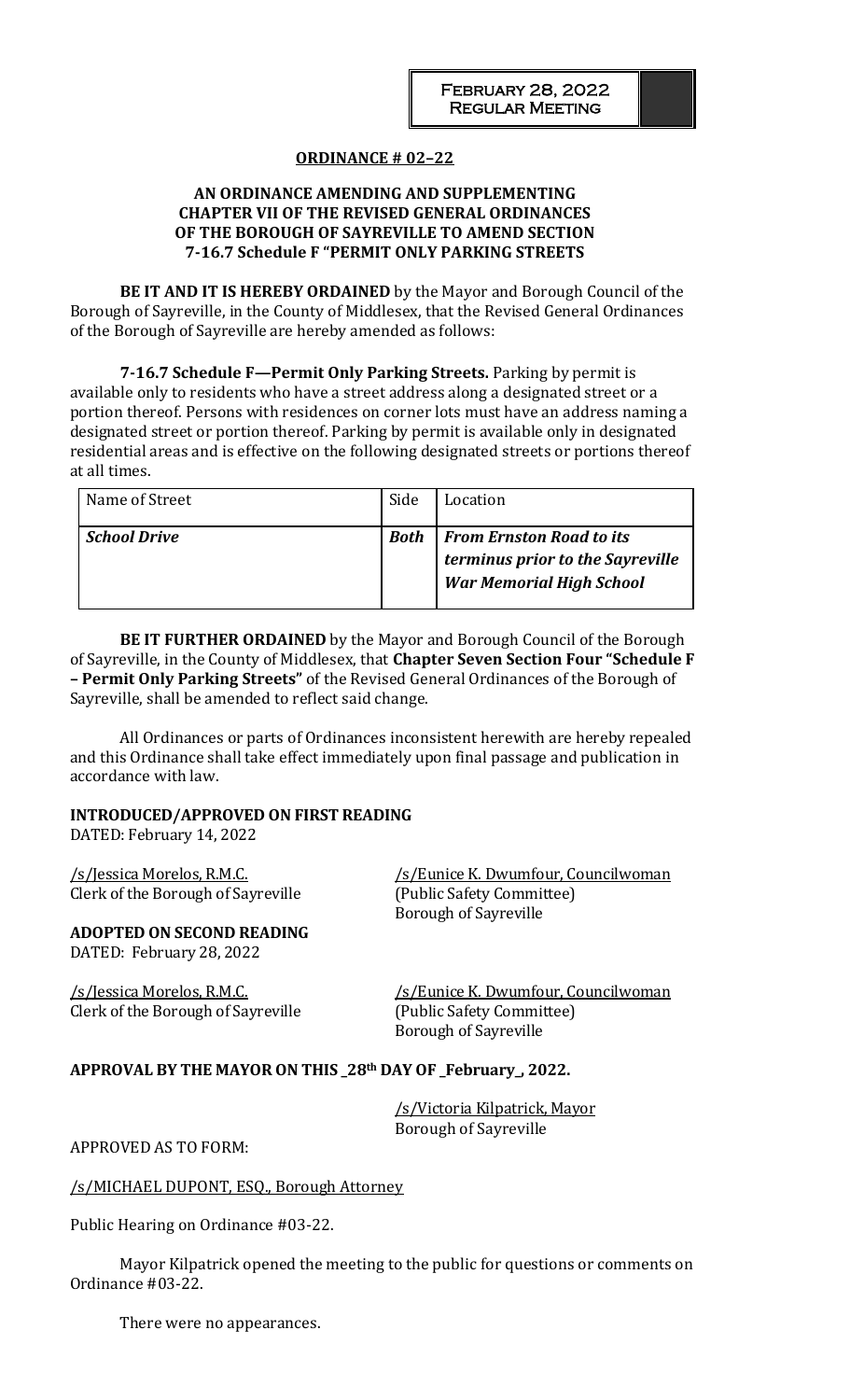**Councilwoman Dwumfour moved the Public Hearing be closed the Ordinance be adopted on second and final reading and advertised according to law. Seconded by Councilwoman Roberts.** 

**Roll Call: Councilpersons Dwumfour, Conti, Maher, Novak, Onuoha, Roberts, all ayes.**

#### **ORDINANCE # 03–22**

### **AN ORDINANCE AMENDING AND SUPPLEMENTING CHAPTER VII OF THE REVISED GENERAL ORDINANCES OF THE BOROUGH OF SAYREVILLE TO AMEND SECTION 7-4.1 "TRUCKS OVER FOUR (4) TONS EXCLUDED FROM CERTAIN STREETS**

**BE IT AND IT IS HEREBY ORDAINED** by the Mayor and Borough Council of the Borough of Sayreville, in the County of Middlesex, that the Revised General Ordinances of the Borough of Sayreville are hereby amended as follows:

7-4.1 Trucks Over Four (4) Tons Excluded from Certain Streets. Trucks over four (4) tons registered gross weight are hereby excluded from the streets or parts of streets described below except for the pick up and delivery of materials on such streets.

| Name of Street          | Location                                                                     |
|-------------------------|------------------------------------------------------------------------------|
| <b>Green Valley Way</b> | <b>From Washington Road to its terminus</b><br><b>On Fanwood Drive</b>       |
| <b>Creamer Drive</b>    | <b>From South Minisink Avenue to its terminus on</b><br><b>Calliope Road</b> |

**BE IT FURTHER ORDAINED** by the Mayor and Borough Council of the Borough of Sayreville, in the County of Middlesex, that **Chapter Seven Section Four – Trucks Over Four (4) Tons Excluded from Certain Streets** of the Revised General Ordinances of the Borough of Sayreville, shall be amended to reflect said change.

All Ordinances or parts of Ordinances inconsistent herewith are hereby repealed and this Ordinance shall take effect immediately upon final passage and publication in accordance with law.

#### **INTRODUCED/APPROVED ON FIRST READING**

DATED: February 14, 2022

Clerk of the Borough of Sayreville (Public Safety Committee)

### **ADOPTED ON SECOND READING** DATED: February 28, 2022

Clerk of the Borough of Sayreville (Public Safety Committee)

/s/Jessica Morelos, R.M.C. /s/Eunice K. Dwumfour, Councilwoman Borough of Sayreville

/s/Jessica Morelos, R.M.C. /s/Eunice K. Dwumfour, Councilwoman Borough of Sayreville

## **APPROVAL BY THE MAYOR ON THIS \_28th DAY OF \_February\_, 2022.**

/s/Victoria Kilpatrick, Mayor Borough of Sayreville

APPROVED AS TO FORM:

/s/MICHAEL DUPONT, ESQ., Borough Attorney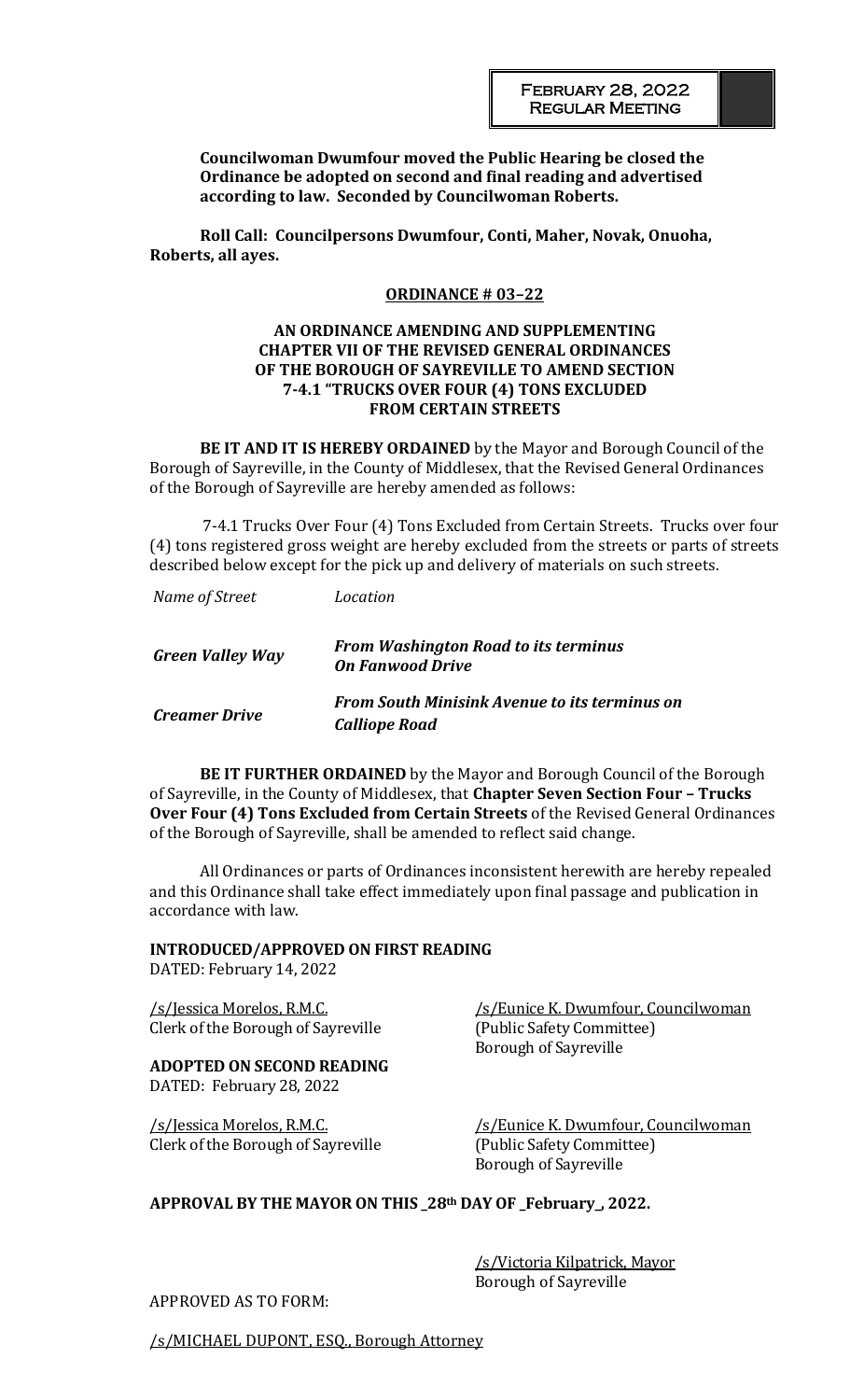Public Hearing on Ordinance #04-22.

Mayor Kilpatrick opened the meeting to the public for questions or comments on Ordinance #04-22.

There were no appearances.

**Councilwoman Novak moved the Public Hearing be closed the Ordinance be adopted on second and final reading and advertised according to law. Seconded by Councilwoman Roberts.** 

**Roll Call: Councilpersons Novak, Conti, Dwumfour, Maher, Onuoha, Roberts, all ayes.**

## **ORDINANCE #04-22 CALENDAR YEAR 2022 ORDINANCE TO EXCEED THE MUNICIPAL BUDGET APPROPRIATION LIMITS AND TO ESTABLISH A CAP BANK (N.J.S.A. 40A: 4-45.14)**

**WHEREAS,** the Local Government Cap Law, N.J.S. 40A: 4-45.1 et seq., provides that in the preparation of its annual budget, a municipality shall limit anyincrease in said budget up to 2.5% unless authorized by ordinance to increase it to3.5% over the previous year's final appropriations, subject to certain exceptions; and,

**WHEREAS,** N.J.S.A. 40A: 4-45.15a provides that a municipality may, when authorized by ordinance, appropriate the difference between the amount of its actual final appropriation and the 3.5% percentage rate as an exception to its finalappropriations in either of the next two succeeding years; and,

**WHEREAS,** the Mayor and Council of the Borough of Sayreville in the County of Middlesex finds it advisable and necessary to increase its CY 2022 budget by up to3.5% over the previous year's final appropriations, in the interest of promoting the health, safety and welfare of the citizens; and,

**WHEREAS,** the Mayor and Council hereby determines that a 3.5 % increase in the budget for said year, amounting to \$492,747.27 in excess of the increase infinal appropriations otherwise permitted by the Local Government Cap Law, is advisable and necessary; and,

**WHEREAS,** the Mayor and Council hereby determines that any amount authorized hereinabove that is not appropriated as part of the final budget shall beretained as an exception to final appropriation in either of the next two succeedingyears.

**NOW THEREFORE BE IT ORDAINED,** by the Mayor and Council of the Borough of Sayreville, in the County of Middlesex, a majority of the full authorizedmembership of this governing body affirmatively concurring, that, in the CY 2022 budget year, the final appropriations of the Borough of Sayreville shall, in accordance with this ordinance and N.J.S.A. 40A: 4-45.14, be increased by 3.5 %, amounting to\$ 1,724,615.45, and that the CY 2022 municipal budget for the Borough of Sayreville be approved and adopted in accordance with this ordinance;and,

**BE IT FURTHER ORDAINED,** that any that any amount authorized hereinabove that is not appropriated as part of the final budget shall be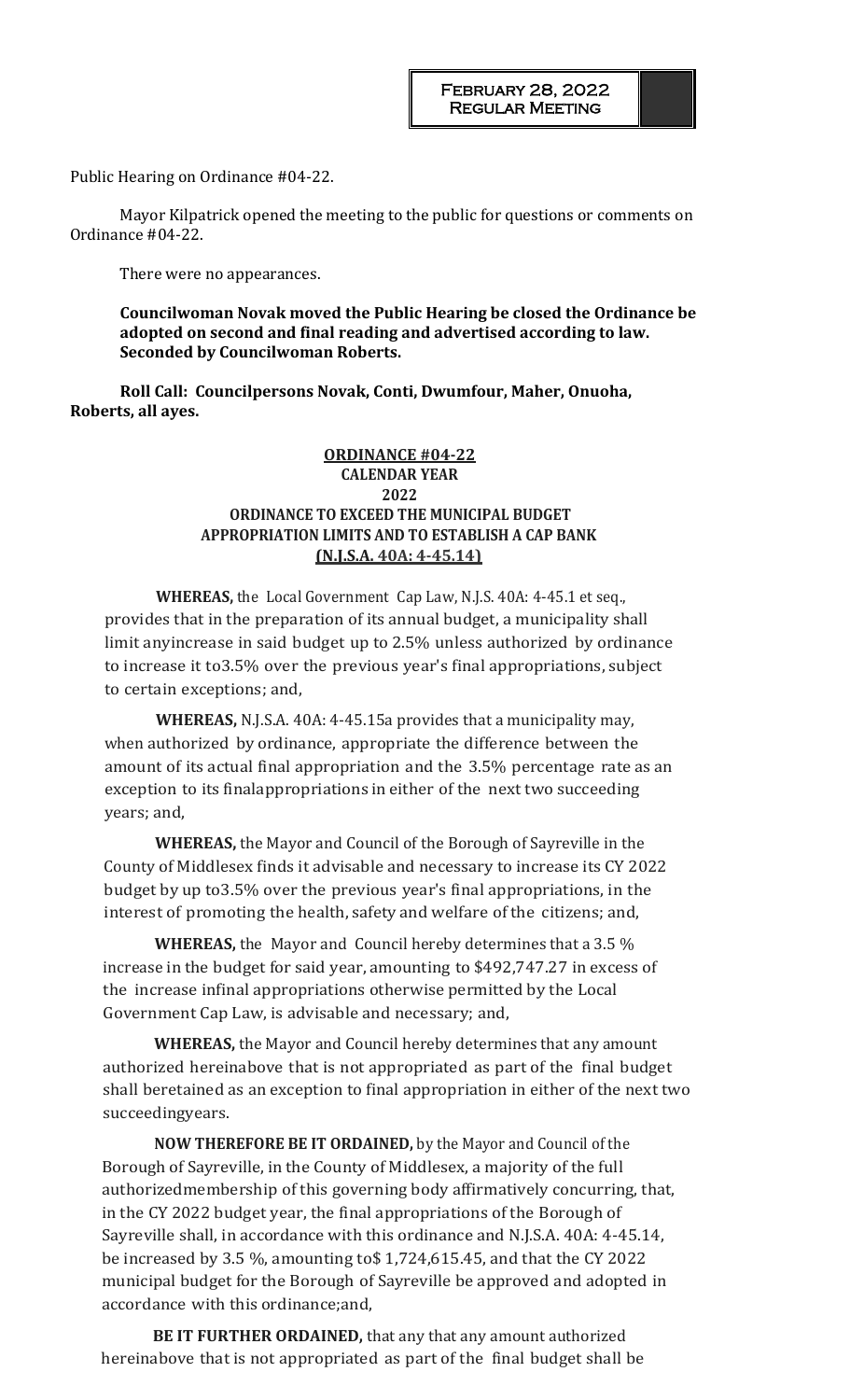retained asan exception to final appropriation in either of the next two succeeding years; and,

**BE IT FURTHER ORDAINED,** that a certified copy of this ordinance as introduced be filed with the Director of the Division of Local Government Services within 5 days of introduction; and,

**BE IT FURTHER ORDAINED,** that a certified copy of this ordinance upon adoption, with the recorded vote included thereon, be filed with said Director within5 days after such adoption.

### **INTRODUCED/APPROVED ON FIRST READING**

DATED: February 14, 2022

/s/Jessica Morelos, R.M.C. /s/Mary J. Novak, Councilwoman Clerk of the Borough of Sayreville (Admin & Finance Committee)

Borough of Sayreville

**ADOPTED ON SECOND READING** DATED: February 28, 2022

/s/Jessica Morelos, R.M.C. /s/Mary J. Novak, Councilwoman Clerk of the Borough of Sayreville (Admin & Finance Committee)

Borough of Sayreville

### **APPROVAL BY THE MAYOR ON THIS \_28th DAY OF \_February\_, 2022.**

/s/Victoria Kilpatrick, Mayor Borough of Sayreville

APPROVED AS TO FORM:

/s/MICHAEL DUPONT, ESQ., Borough Attorney

Public Hearing on Ordinance #05-22.

Mayor Kilpatrick opened the meeting to the public for questions or comments on Ordinance #05-22.

There were no appearances.

**Councilwoman Novak moved the Public Hearing be closed the Ordinance be adopted on second and final reading and advertised according to law. Seconded by Councilwoman Roberts.** 

**Roll Call: Councilpersons Novak, Conti, Dwumfour, Maher, Onuoha, Roberts, all ayes.**

### **BOND ORDINANCE #05-22 BOND ORDINANCE PROVIDING FOR WELL MAINTENANCE AND REDEVELOPMENT IN, BY AND FOR THE BOROUGH OF SAYREVILLE, NEW JERSEY, APPROPRIATING \$650,000 THEREFOR AND AUTHORIZING THE ISSUANCE OF \$650,000 BONDS OR NOTES OF THE BOROUGH FOR FINANCING PART OF SUCH APPROPRIATION**

BE IT ORDAINED BY THE BOROUGH COUNCIL OF THE BOROUGH OF SAYREVILLE,

IN THE COUNTY OF MIDDLESEX, NEW JERSEY (not less than two-thirds of all the members

thereof affirmatively concurring), AS FOLLOWS: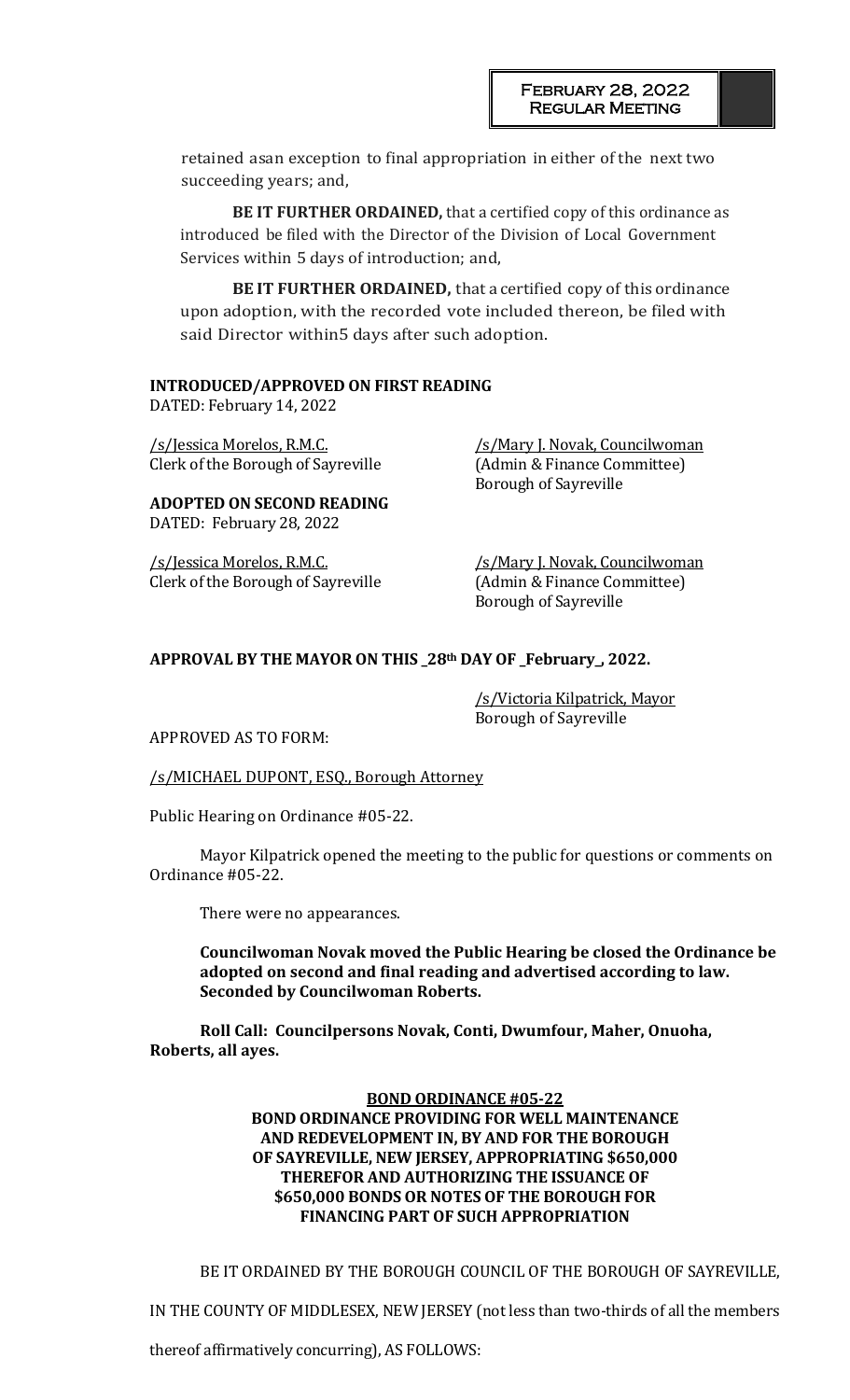Section 1. The Borough Council of the Borough of Sayreville, New Jersey (the "Borough") has ascertained and hereby determines that it is necessary and desirable to raise money to finance the cost of the improvements described in Section 3 of this bond ordinance, which improvements are hereby authorized to be made or acquired by the Borough. For said improvements or purposes stated in said Section 3, there is hereby appropriated the sum of \$650,000, said sum being inclusive of all appropriations heretofore made therefor. No down payment is required for said improvements or purposes in accordance with Section 7(h) of the Local Bond Law, constituting Chapter 2 of Title 40A of the New Jersey Revised Statutes (the "Local Bond Law").

Section 2. For the financing of said improvements or purposes, negotiable bonds of the Borough are hereby authorized to be issued in the principal amount of \$650,000 pursuant to the Local Bond Law. In anticipation of the issuance of said bonds and to temporarily finance said improvements or purposes, negotiable notes of the Borough in the principal amount not exceeding \$650,000 are hereby authorized to be issued pursuant to and within the limitations prescribed by the Local Bond Law.

Section 3. (a) The improvements hereby authorized and the purposes for the financing of which said obligations are to be issued are the maintenance and redevelopment of the wells within and/or utilized by the Borough, together with all other work, materials and appurtenances necessary therefore or incidental thereto.

(b) The estimated maximum amount of bonds or notes of the Borough to be issued for said purposes is \$650,000.

(c) The estimated cost of said purposes is \$650,000.

Section 4. The following additional matters are hereby determined, declared, recited and stated:

(a) The said purposes described in Section 3 of this bond ordinance are not current expenses and are properties or improvements which the Borough may lawfully acquire or make as general improvements, and no part of the cost thereof has been or shall be specially benefited thereby.

(b) The period of usefulness of said purposes within the limitations of the Local Bond Law, according to the reasonable lives thereof computed from the date of said bonds or notes authorized by this bond ordinance, is 40 years.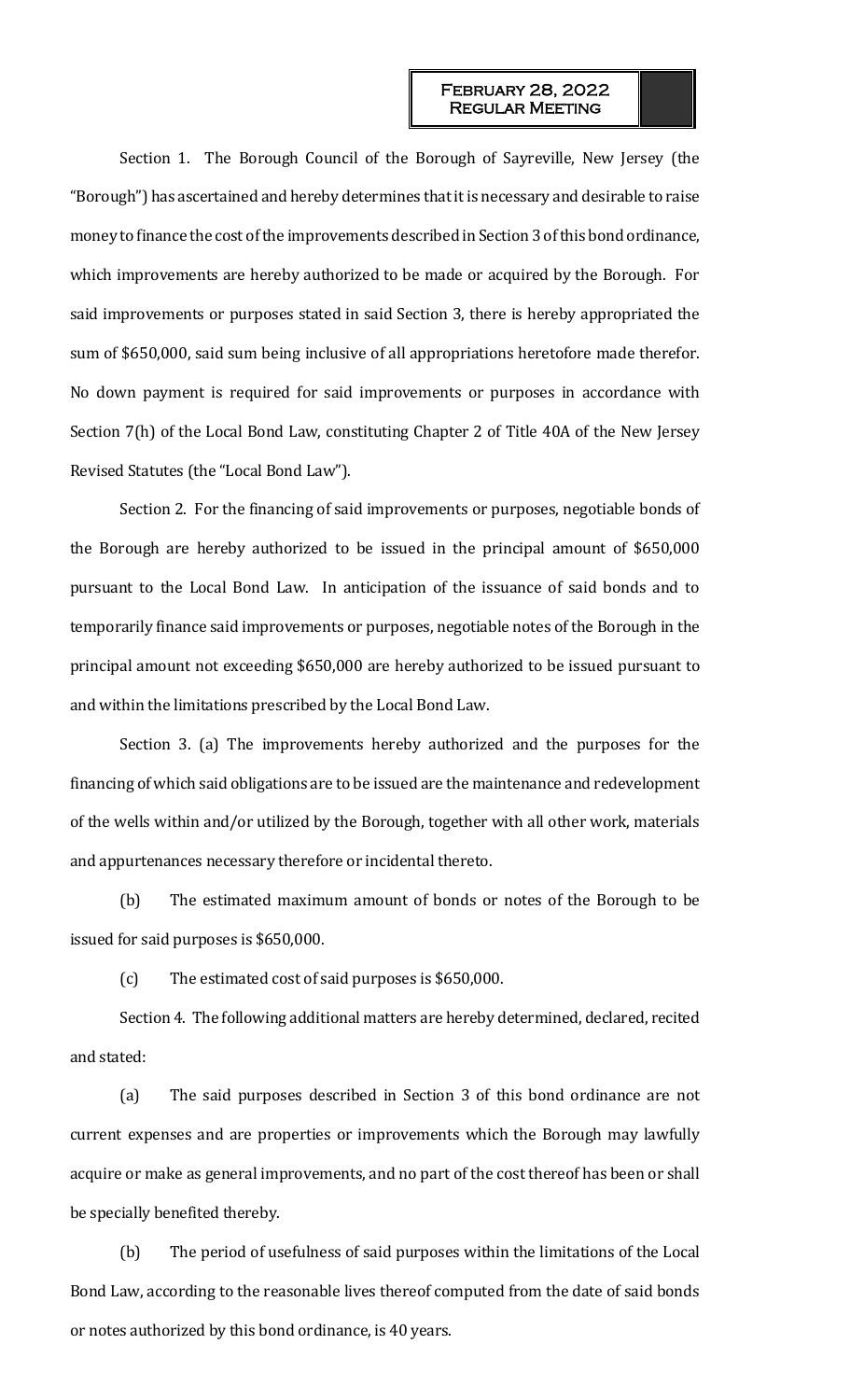(c) The supplemental debt statement required by the Local Bond Law has been duly made and filed in the office of the Borough Clerk and a complete electronic copy thereof has been filed in the office of the Director of the Division of Local Government Services in the Department of Community Affairs in the State of New Jersey (the "Division"), and such statement shows that the gross debt of the Borough as defined in the Local Bond Law is increased by the authorization of the bonds and notes provided for in this bond ordinance by \$650,000, and the said obligations authorized by this bond ordinance will be within all debt limitations prescribed by the Local Bond Law.

(d) The said purposes described in Section 3 of this bond ordinance constitute improvements to the Borough's water system, which is self-liquidating pursuant to Section 45 of the Local Bond Law. The obligations authorized herein are, therefore, not includable within the net debt of the Borough, as defined in the Local Bond Law, and no down payment is required to be made by the Borough.

(e) An aggregate amount not exceeding \$125,000 for interest on said obligations, costs of issuing said obligations, engineering costs and other items of expense listed in and permitted under Section 40A:2-20 of the Local Bond Law is included in the estimated cost of said improvements.

Section 5. Any funds from time to time received by the Borough as contributions-in-aid of financing the improvements or purposes described in Section 3 of this bond ordinance shall be used for financing said improvements or purposes by application thereof either to direct payment of the cost of said improvements or purposes, or to payment or reduction of the authorization of the obligations of the Borough authorized therefor by this bond ordinance. Any such funds so received may, and all such funds so received which are not required for direct payment of the cost of said improvements or purposes shall, be held and applied by the Borough as funds applicable only to the payment of obligations of the Borough authorized by this bond ordinance.

Section 6. The full faith and credit of the Borough are hereby pledged to the punctual payment of the principal of and interest on the said obligations authorized by this bond ordinance. Said obligations shall be direct and unlimited obligations of the Borough, and the Borough shall be obligated to levy ad valorem taxes upon all of the taxable property within the Borough for the payment of said obligations and interest thereon without limitation as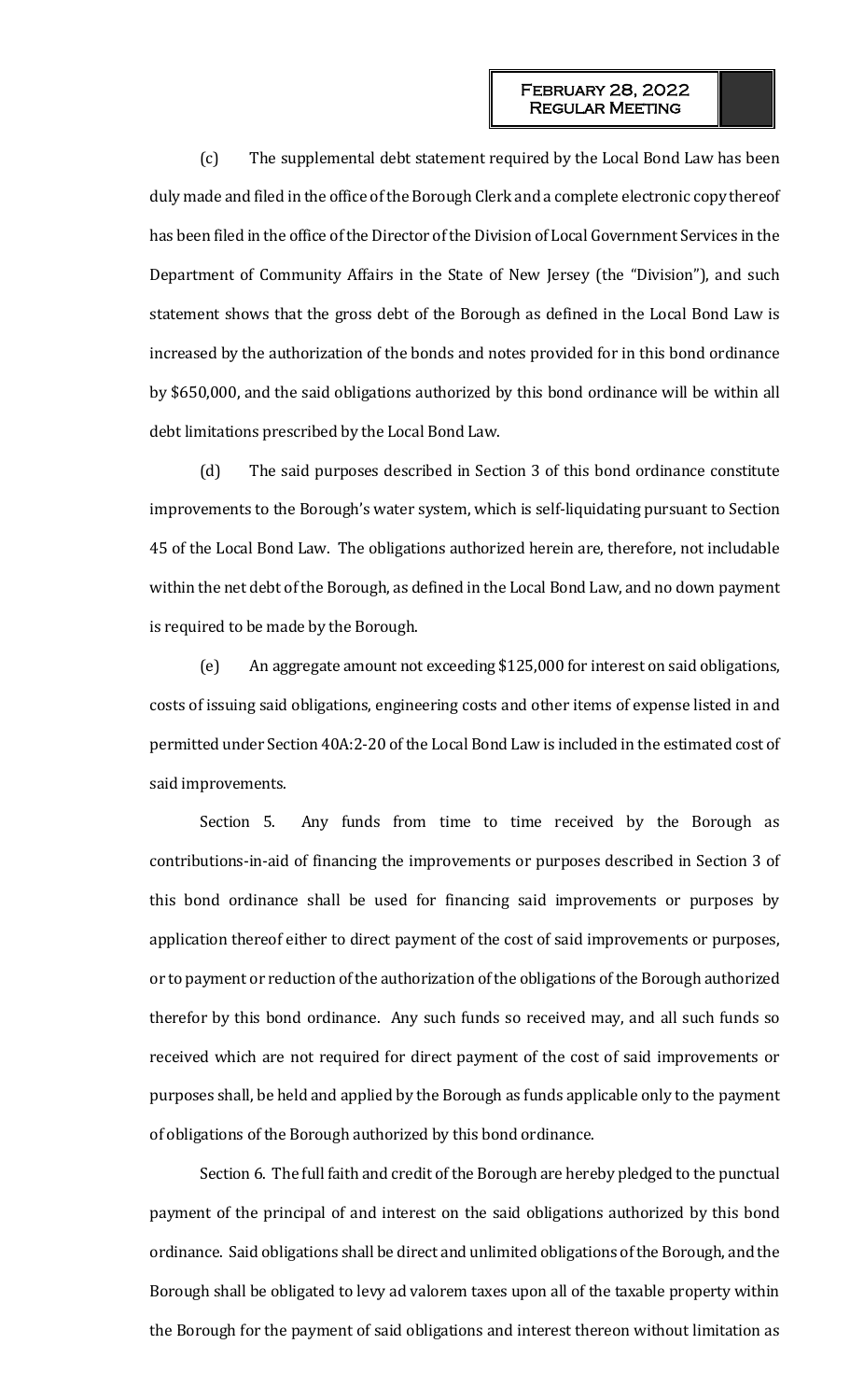to rate or amount.

Section 7. The capital budget of the Borough is hereby amended to conform with the provisions of this bond ordinance to the extent of any inconsistency herewith and the resolutions promulgated by the Local Finance Board of the Division showing all detail of the amended capital budget and capital program as approved by the Director of the Division, are on file with the Borough Clerk and are available for public inspection.

Section 8. The Borough intends to issue bonds or notes to finance the cost of the improvements or purposes described in Section 3 of this bond ordinance. The Borough expects that the maximum principal amount of bonds or notes which will be issued to finance the cost of the improvements or purposes described in Section 3 of this bond ordinance is \$650,000. If the Borough incurs any such costs prior to the issuance of the bonds or notes, the Borough intends to reimburse itself for such expenditures with the proceeds of the bonds or notes.

Section 9. This bond ordinance shall take effect twenty (20) days after the first publication thereof after final adoption as provided by the Local Bond Law.

#### **INTRODUCED/APPROVED ON FIRST READING** DATED: February 14, 2022

/s/Jessica Morelos, R.M.C. /s/Mary J. Novak, Councilwoman

**ADOPTED ON SECOND READING** DATED: February 28, 2022

Clerk of the Borough of Sayreville (Admin & Finance Committee)

Clerk of the Borough of Sayreville (Admin & Finance Committee) Borough of Sayreville

/s/Jessica Morelos, R.M.C. /s/Mary J. Novak, Councilwoman Borough of Sayreville

### **APPROVAL BY THE MAYOR ON THIS \_28th DAY OF \_February\_, 2022.**

/s/Victoria Kilpatrick, Mayor Borough of Sayreville

APPROVED AS TO FORM:

/s/MICHAEL DUPONT, ESQ., Borough Attorney

c) Appointments

#### **RECREATION ADVISORY BOARD**

3 Yr. Member Sherry Ko

Mayor asked if there was a motion. Councilwoman Dwumfour moved the appointment. Seconded by Council President Maher.

Roll Call: Councilpersons Dwumfour, Conti, Maher, Novak, Onuoha, Roberts, all ayes.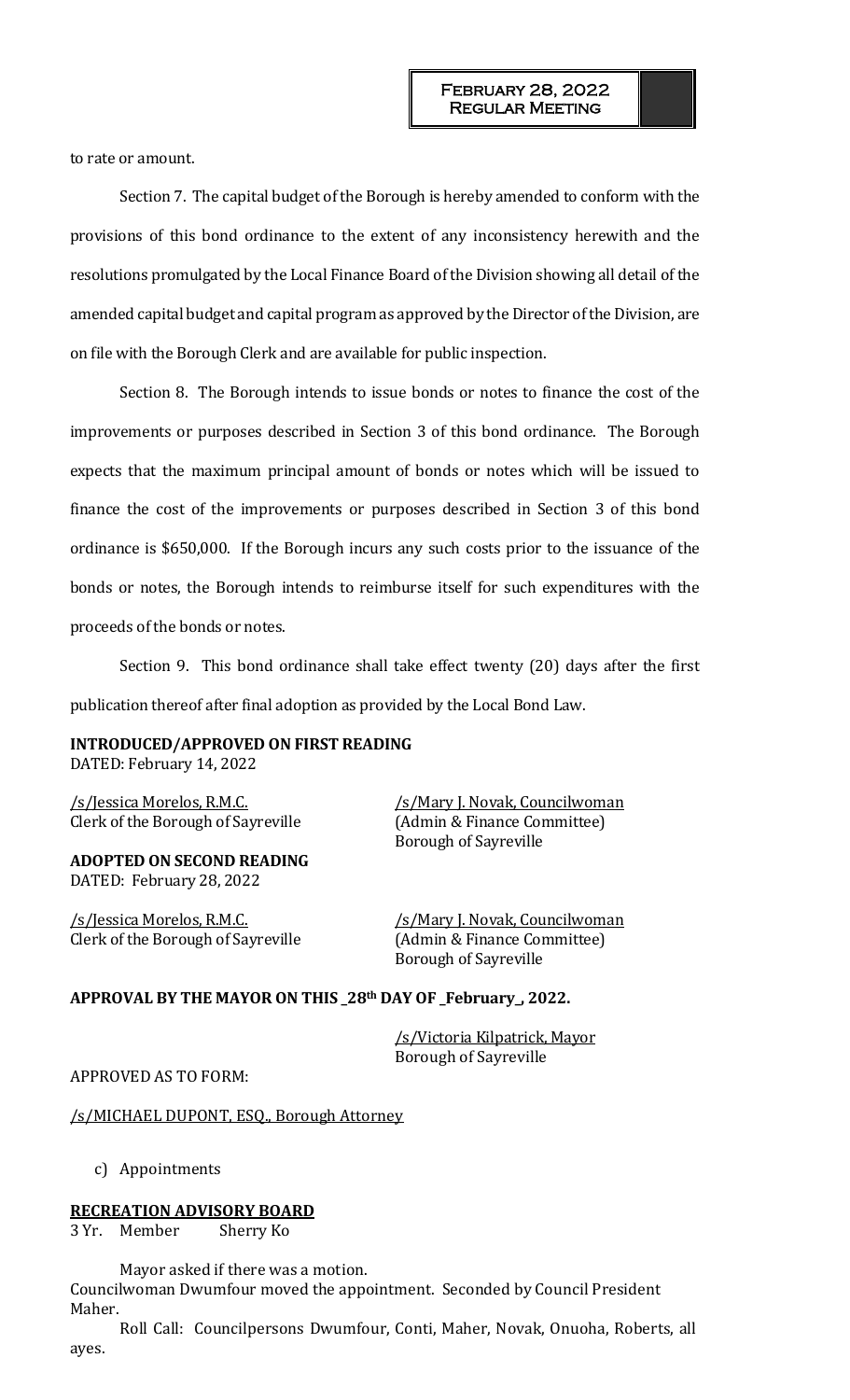#### **LIAISON TO BOARD OF EDUCATION**

1 Yr. Member Jeff Smith

Mayor asked if there was a motion.

Councilwoman Roberts moved the appointment. Seconded by Council President Maher.

Roll Call: Councilpersons Roberts, Conti, Dwumfour, Maher, Novak, Onuoha, all ayes.

• **NEW BUSINESS:**  a) Introduction of the following ordinances:

#### **ORDINANCE #07-22**

# **AN ORDINANCE SUPPLEMENTING AND AMENDING ORDINANCE #435-19 FIXING THE SALARIES OF CERTAIN BOROUGH OFFICIALS, OFFICERS AND EMPLOYEES FOR THE YEAR 2022**

**(Admin. & Finance Committee – Co. Novak – Public Hearing 3-14-22)**

Councilwoman Novak moved the Ordinance be approved on first reading, advertised according to law and a Public Hearing be scheduled for March 14, 2022. Motion was seconded by Councilwoman Roberts.

Roll Call: Councilpersons Novak, Conti, Dwumfour, Maher, Onuoha, Roberts, all Ayes. Carried.

## **ORDINANCE #08-22 AN ORDINANCE SUPPLEMENTING AND AMENDING ORDINANCE #436-19 FIXING THE SALARIES OF CERTAIN BOROUGH OFFICIALS, OFFICERS AND EMPLOYEES FOR THE YEAR 2022**

**(Admin. & Finance Committee – Co. Novak – Public Hearing 3-14-22)**

Councilwoman Novak moved the Ordinance be approved on first reading, advertised according to law and a Public Hearing be scheduled for March 14, 2022. Motion was seconded by Councilwoman Roberts.

Roll Call: Councilpersons Novak, Conti, Dwumfour, Maher, Onuoha, Roberts, all Ayes. Carried.

## **ORDINANCE #09-22 AN ORDINANCE SUPPLEMENTING AND AMENDING ORDINANCE #437-19 FIXING THE SALARIES OF CERTAIN BOROUGH OFFICIALS, OFFICERS AND EMPLOYEES FOR THE YEAR 2022**

**(Admin. & Finance Committee – Co. Novak – Public Hearing 3-14-22)**

Councilwoman Novak moved the Ordinance be approved on first reading, advertised according to law and a Public Hearing be scheduled for March 14, 2022. Motion was seconded by Councilwoman Roberts.

Roll Call: Councilpersons Novak, Conti, Dwumfour, Maher, Onuoha, Roberts, all Ayes. Carried.

#### **ORDINANCE # 10-22**

#### **AN ORDINANCE AMENDING CHAPTER XVII "PARKS AND RECREATIONAL AREAS" OF THE REVISED GENERAL ORDINANCES OF THE BOROUGH OF SAYREVILLE (Sponsor – Co. Maher – Public Hearing 3-14-22)**

Council President Maher moved the Ordinance be approved on first reading, advertised according to law and a Public Hearing be scheduled for March 14, 2022. Motion was seconded by Councilwoman Roberts.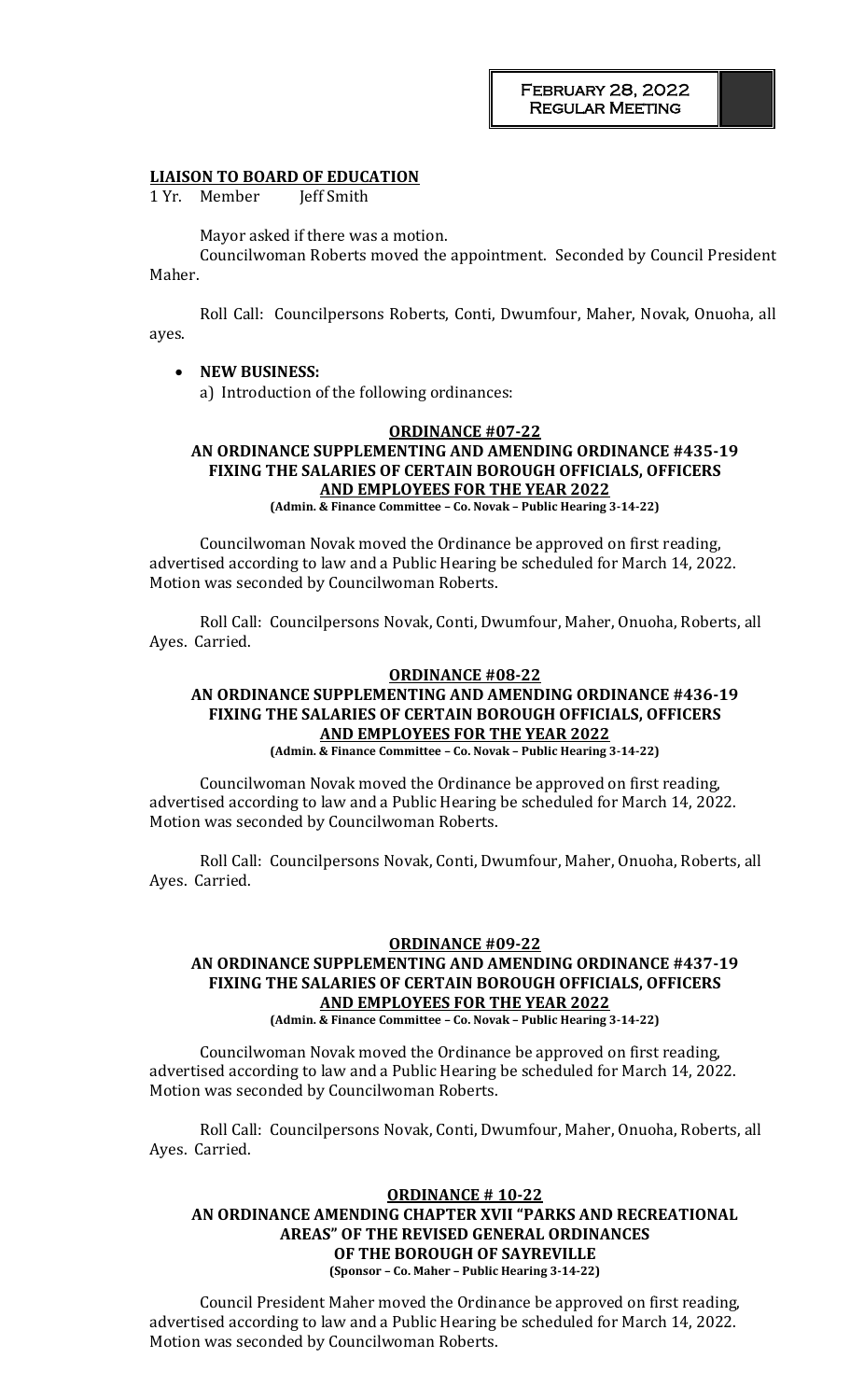Roll Call: Councilpersons Maher, Conti, Dwumfour, Novak, Onuoha, Roberts, all Ayes. Carried.

### **CONSENT AGENDA RESOLUTIONS**

Mayor Kilpatrick opened the meeting for any questions or comments on Consent Agenda Resolutions.

There were no appearances.

Council President Maher made a motion to close the Public Portion and adopt the Consent Agenda Resolutions. Seconded by Councilwoman Roberts.

Roll Call: Councilpersons Maher, Conti, Dwumfour (nay on Resolutions #2022-54 to #2022-69), Novak, Onuoha, Roberts, all Ayes.

#### **RESOLUTION #2022-46**

**WHEREAS,** all bills submitted to the Borough of Sayreville covering services, work, labor and material furnished the Borough of Sayreville have been duly audited by the appropriate committee;

**NOW, THEREFORE, BE IT AND IT IS HEREBY RESOLVED** that all bills properly verified according to law and properly audited by the appropriate committees be and the same are hereby ordered to be paid by the appropriate Borough officials.

/s/ Victoria Kilpatrick, Mayor

| /s/ Vincent Conti, Councilman     | /s/ Mary J. Novak, Councilwoman  |
|-----------------------------------|----------------------------------|
|                                   |                                  |
| /s/ Eunice Dwumfour, Councilwoman | /s/ Christian Onuoha, Councilman |
| /s/ Michele Maher, Councilwoman   | /s/ Donna Roberts, Councilwoman  |

Reviewed by the Borough Attorney and is approved as to form and the Resolution satisfies all of the legal requirements for the Mayor's signature.

/s/ Michael R. DuPont, Borough Attorney

**Bill list of February 28, 2022 in the amount of \$13,836,372.38 in a separate Bill List File for 2022 (See Appendix Bill List 2022-A for this date).**

#### **RESOLUTION #2022-47**

**BE IT RESOLVED** that the proper Borough officials are hereby authorized to

award a contract through NJ State Contract 19-GNSV1-0084, for Security Guards for

the Borough of Sayreville, Municipal Court, from Allied Universal Protection

Services, One Tower Center Blvd., 16<sup>th</sup> Floor, East Brunswick, NJ 08816, at a total

cost not to exceed \$40,000.00.

/s/ Eunice Dwumfour, Councilwoman (Public Safety Committee)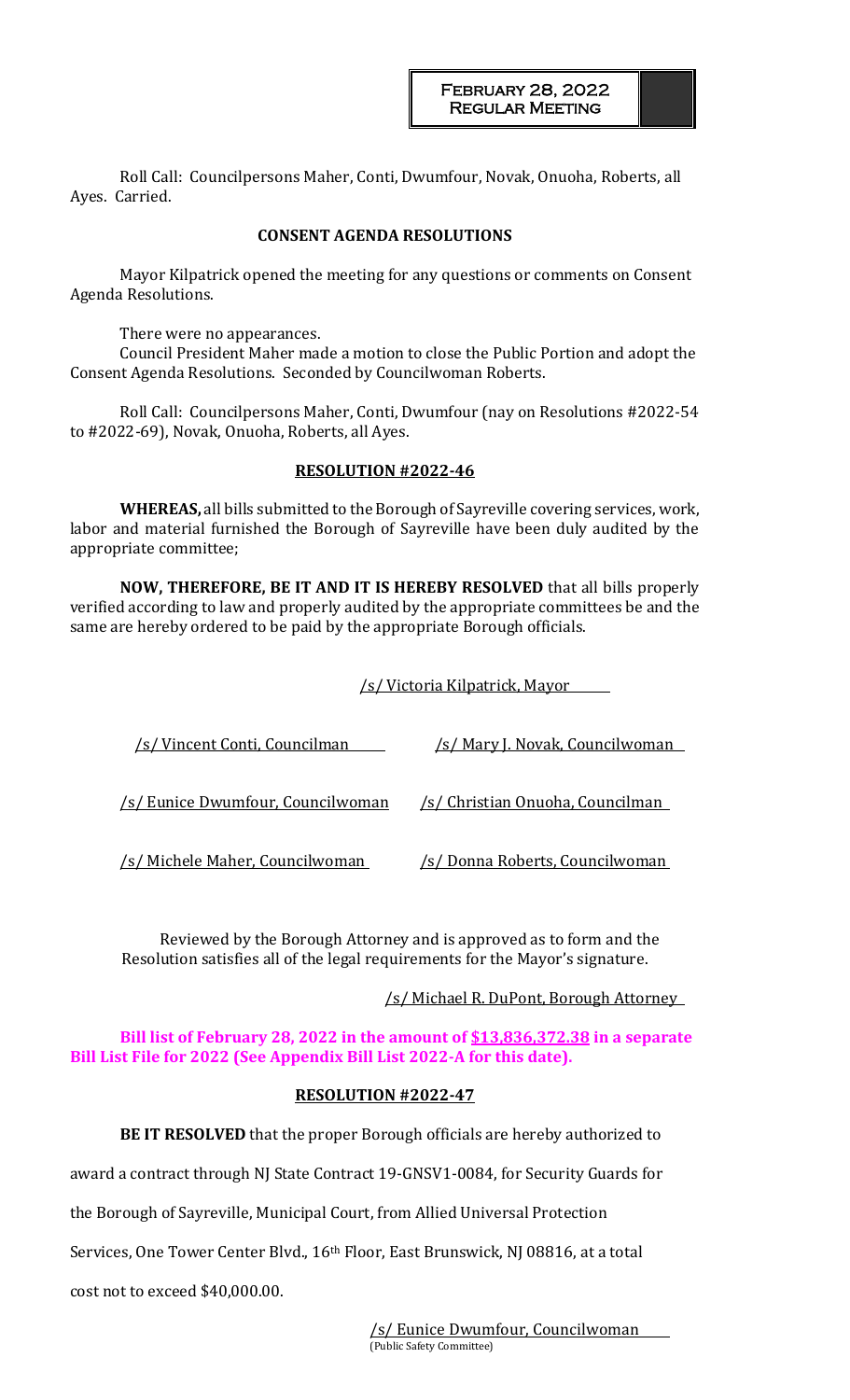February 28, 2022 Regular Meeting

Reviewed by the Borough Attorney and is approved as to form and the Resolution satisfies all of the legal requirements for the Mayor's signature.

/s/ Michael R. DuPont, Borough Attorney

## **ATTEST: BOROUGH OF SAYREVILLE**

Municipal Clerk Mayor

/s/ Jessica Morelos, RMC /s/ Victoria Kilpatrick

## **RESOLUTION #2022-48**

**BE IT RESOLVED** that the proper Borough officials are hereby authorized to

award a contract through NJ State Contract T2188/A85846, for the Repair of a

Payloader from Foley Caterpillar, 855 Centennial Avenue, Piscataway, NJ 08854, at a

total cost not to exceed \$43,979.43.

/s/ Vincent Conti, Councilman (Public Works Committee)

Reviewed by the Borough Attorney and is approved as to form and the Resolution satisfies all of the legal requirements for the Mayor's signature.

/s/ Michael R. DuPont, Borough Attorney

### **ATTEST: BOROUGH OF SAYREVILLE**

/s/ Jessica Morelos, RMC /s/ Victoria Kilpatrick Municipal Clerk Mayor

### **RESOLUTION #2022-49**

### **BE IT AND IT IS HEREBY RESOLVED** that the following Recreation

Department sponsored program be and the same is hereby amended as follows:

• Kennedy Park Playtime Spring Session – 4 week program

| -                        | 2 days | \$45.00 |
|--------------------------|--------|---------|
| -                        | 3 days | \$65.00 |
| $\overline{\phantom{0}}$ | 4 days | \$80.00 |

- 5 days \$90.00

/s/ Michele Maher, Councilwoman

(Recreation Committee)

Reviewed by the Borough Attorney and is approved as to form and the Resolution satisfies all of the legal requirements for the Mayor's signature.

/s/ Michael R. DuPont, Borough Attorney

/s/ Jessica Morelos, RMC /s/ Victoria Kilpatrick Municipal Clerk Mayor

# **ATTEST: BOROUGH OF SAYREVILLE**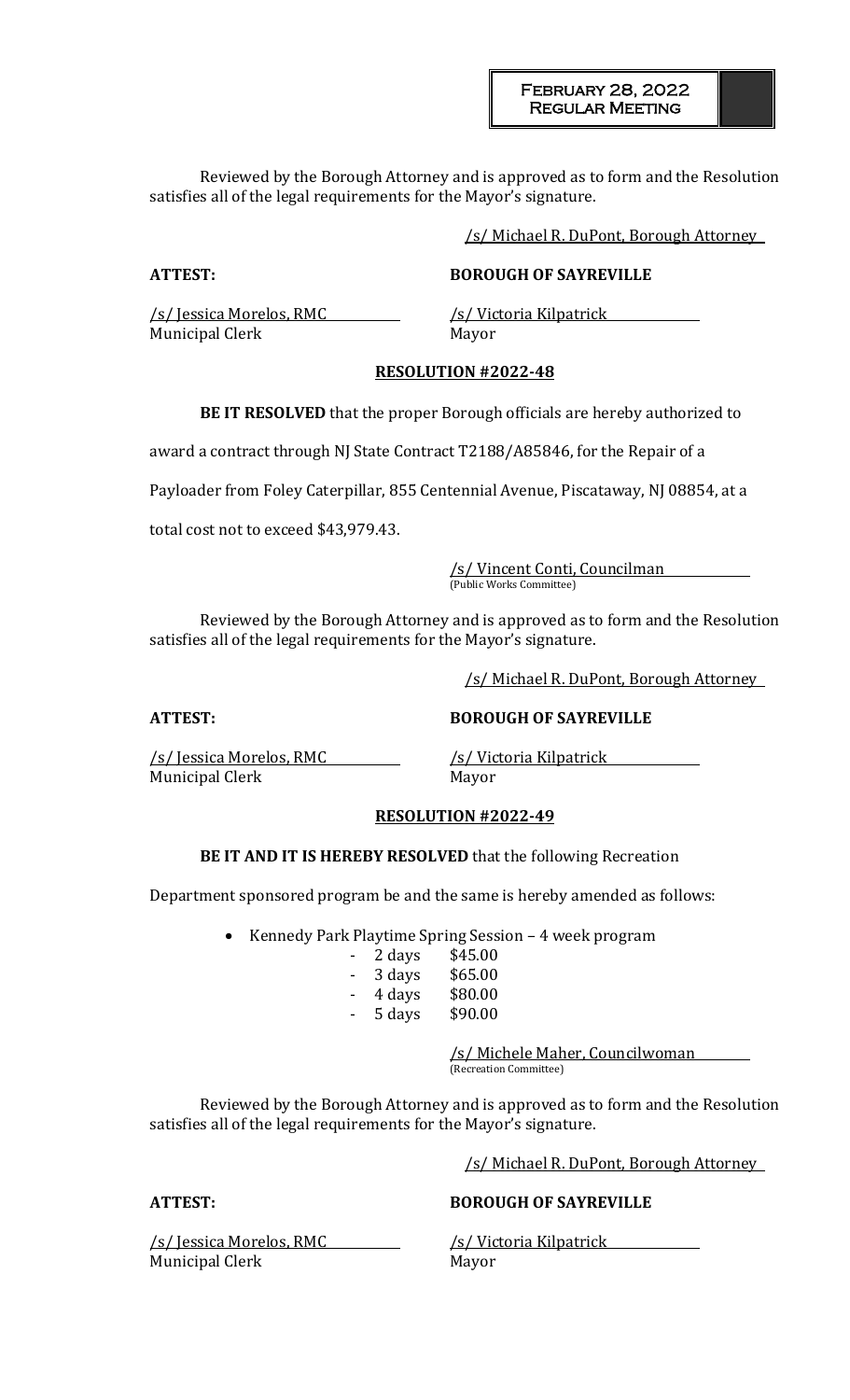### **RESOLUTION #2022-50**

## **BE IT AND IT IS HEREBY RESOLVED** that the following Recreation

Department sponsored program be and the same is hereby amended as follows:

- Summer Camp
	- Resident \$230.00
	- Non-Resident \$255.00

/s/ Michele Maher, Councilwoman (Recreation Committee)

Reviewed by the Borough Attorney and is approved as to form and the Resolution satisfies all of the legal requirements for the Mayor's signature.

/s/ Michael R. DuPont, Borough Attorney

**ATTEST: BOROUGH OF SAYREVILLE**

/s/ Jessica Morelos, RMC /s/ Victoria Kilpatrick Municipal Clerk Mayor

### **RESOLUTION #2022-51**

**WHEREAS,** on January 11, 2022 the Mayor and Council of the Borough of Sayreville, have received bids for the "Duhernal Well Maintenance and Redevelopment Services"; and

**WHEREAS,** Certification as to Availability of Funds is annexed hereto;

**NOW, THEREFORE, BE IT RESOLVED** by the Mayor and Council on this 28th day of February, 2022 that:

1. Contract for the "Duhernal Well Maintenance and Redevelopment Services" be awarded to A.C. Schultes, Inc., 664 S. Evergreen Avenue, Woodbury Heights, NJ on their bid price of \$508,000.00 as appears on copy of bid document attached hereto and made a part hereof, subject to the waiver of minor irregularities.

> /s/ Donna Roberts, Councilwoman (Water & Sewer Committee)

Reviewed by the Borough Attorney and is approved as to form and the Resolution satisfies all of the legal requirements for the Mayor's signature.

/s/ Michael R. DuPont, Borough Attorney

**ATTEST: BOROUGH OF SAYREVILLE**

Municipal Clerk Mayor

/s/ Jessica Morelos, RMC /s/ Victoria Kilpatrick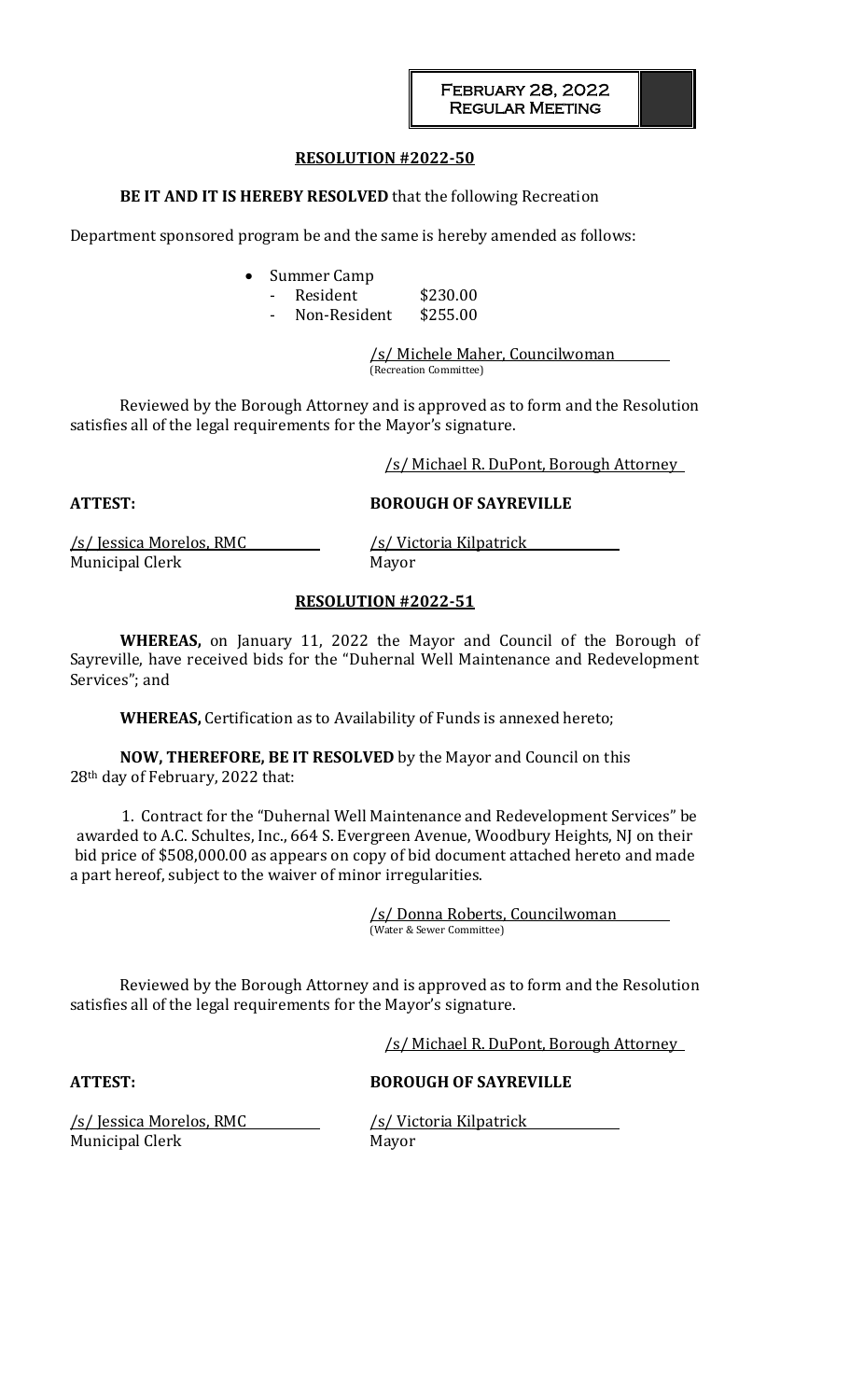## **RESOLUTION #2022-52**

**WHEREAS,** Borough Engineer David J. Samuel has recommended that certain increases and decreases be included in the following described project as will more fully appear by Change Order No. 1:

| • Project:                                   | 2020 Roadway Paving & Reconstruction<br>Project - Phase I                                        |  |
|----------------------------------------------|--------------------------------------------------------------------------------------------------|--|
| Contractor:                                  | Lima Charlie Construction<br>1 Broad Street, Suite 4<br>Freehold, NJ 07728                       |  |
| Amount:                                      | No Increase in original contract<br>amount of \$1,108,800.00                                     |  |
| Reason:                                      | Adjustment of original contract to reflect<br>actual quantities installed and work<br>performed. |  |
| DE IT AND IT IC UEDEDV DECAI VED.<br>CDCCADC |                                                                                                  |  |

## **NOW, THEREFORE, BE IT AND IT IS HEREBY RESOLVED:**

1. That the recommendation and approval of said Borough Engineer referred to above and in said Change Order be and the same is hereby accepted and approved:

2. That the Governing Body determines that said charges are proper and essential and that same be paid upon the submission of properly approved borough voucher.

> /s/ Vincent Conti, Councilman (Public Works Committee)

Reviewed by the Borough Attorney and is approved as to form and the Resolution satisfies all of the legal requirements for the Mayor's signature.

/s/ Michael R. DuPont, Borough Attorney

/s/ Jessica Morelos, RMC /s/ Victoria Kilpatrick Municipal Clerk Mayor

### **ATTEST: BOROUGH OF SAYREVILLE**

### **RESOLUTION #2022-53**

**WHEREAS,** on February 15, 2022, the Mayor and Council of the Borough of Sayreville received bids for the "2021 Roadway Paving and Reconstruction Project – Phase I"; and

**WHEREAS,** Certification as to Availability of Funds is annexed hereto;

**NOW, THEREFORE, BE IT RESOLVED** by the Mayor and Council on this 28th day of February, 2022 that:

1. Contract for the "2021 Roadway Paving and Reconstruction Project – Phase I be awarded to S&G Paving, 224C Forsgate Drive, Jamesburg, NJ 08831 for a total of \$340,102.00 as appears on their bid documents and attached hereto and made a part hereof, subject to the waiver of minor irregularities.

> /s/ Vincent Conti, Councilman (Public Works Committee)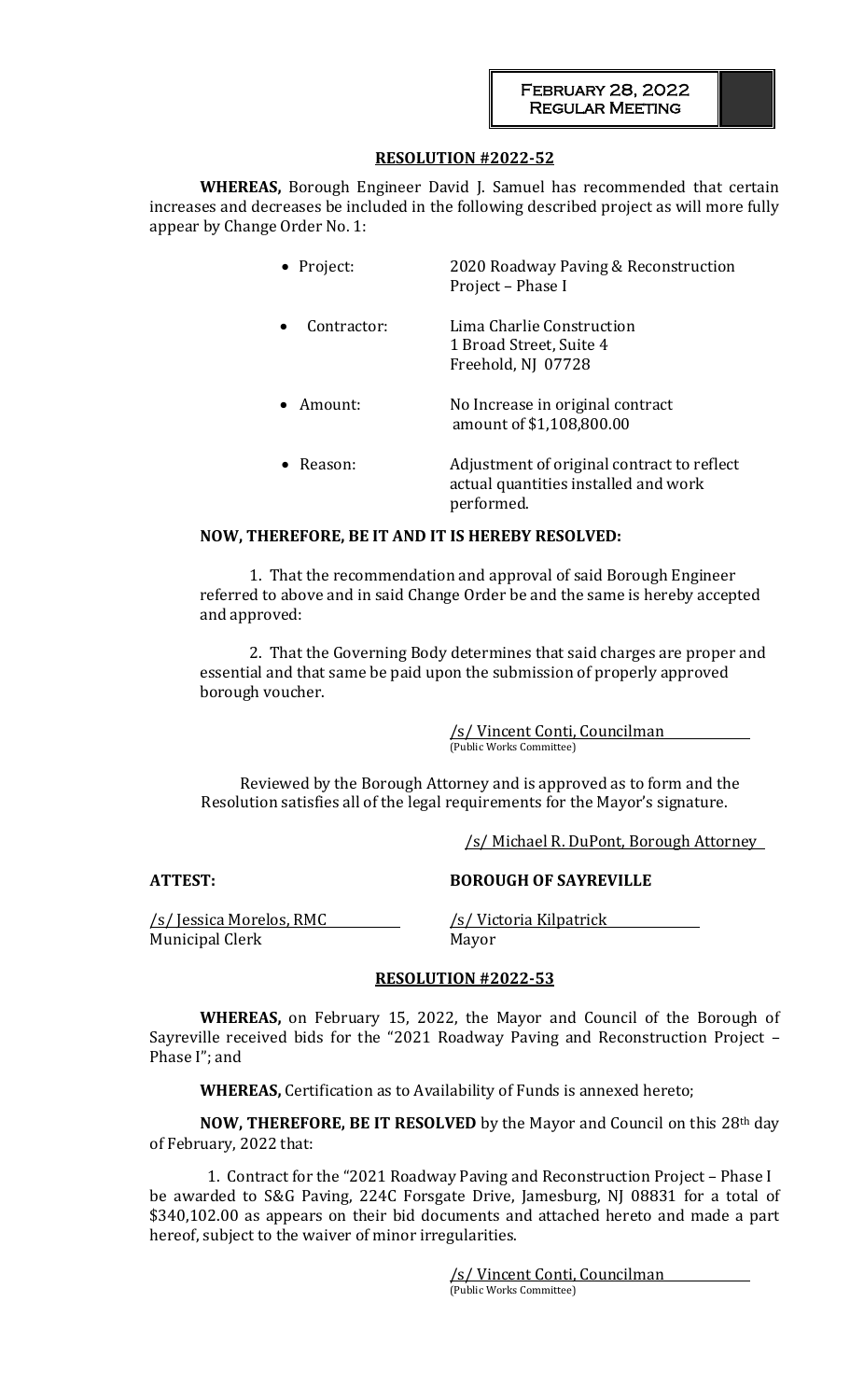February 28, 2022 Regular Meeting

Reviewed by the Borough Attorney and is approved as to form and the Resolution satisfies all of the legal requirements for the Mayor's signature.

#### /s/ Michael R. DuPont, Borough Attorney

#### **ATTEST: BOROUGH OF SAYREVILLE**

/s/ Jessica Morelos, RMC /s/ Victoria Kilpatrick Municipal Clerk Mayor

### **RESOLUTION #2022-54 A RESOLUTION MEMORIALIZING THE APPOINTMENT OF MICHAEL R. DuPONT OF THE FIRM McKENNA, DuPONT, STONE & WASHBURNE AS MUNICIPAL ATTORNEY – GENERAL MATTERS**

**BE IT AND IT IS HEREBY RESOLVED THAT** this Resolution hereby memorializes action taken by the Governing Body at the February 14, 2022 meeting appointing Michael R. DuPont, Esq. of the firm of McKenna, DuPont, Stone & Washburne as the Borough Attorney for the Borough of Sayreville, County of Middlesex, State of New Jersey for the calendar year 2022.

**WHEREAS,** the Governing Body of the Borough of Sayreville are knowledgeable that the Borough requires the services of an Attorney to advise the Mayor and Council on any and all legal matters pertaining to the Borough; and

**WHEREAS,** the Laws of New Jersey provide for the appointment of a **Borough Attorney**; and

**WHEREAS,** funds are available for this purpose; and

**WHEREAS,** in accordance with the "Fair and Open Process" the Borough of Sayreville publicly advertised for a Request for Proposals and Qualifications for this and other various Professional Services; and

**WHEREAS,** said RFP's were received in the Office of the Municipal Clerk on December 1, 2021 at 12 Noon; and

**WHEREAS,** the Mayor and Council of the Borough of Sayreville wished to award this contract in accordance with the "Fair and Open Process" which has included public solicitation of qualifications for **BOROUGH ATTORNEY – GENERAL MATTERS;** and

**WHEREAS,** the Local Public Contracts Law (N.J.S.A. 40A: 11-1, et seq.) requires that the resolution authorizing the appointment of the Borough Attorney as required by the Borough for "professional services" without competitive bids must be publicly advertised;

**BE IT AND IT IS HEREBY RESOLVED THAT** by the Mayor and Borough Council of the Borough of Sayreville, in the County of Middlesex as follows:

1. That **Michael DuPont** of the firm **McKenna, DuPont, Stone and Washburne** is hereby appointed as **Borough Attorney – General Matters** for the term of one year, commencing on January 1, 2022 and terminating on December 31, 2022.

2. That the services to be rendered by the said **Borough Attorney** shall be in compliance with the Laws of New Jersey.

3. This appointment is made without competitive bidding as a "professional service" under the provisions of the Local Public Contracts Law because the services to be performed are to be performed by a recognized profession licensed and regulated by law.

4. A copy of this resolution, certified to be a true copy by the Borough Clerk shall be published as required by law within ten days from the date of adoption.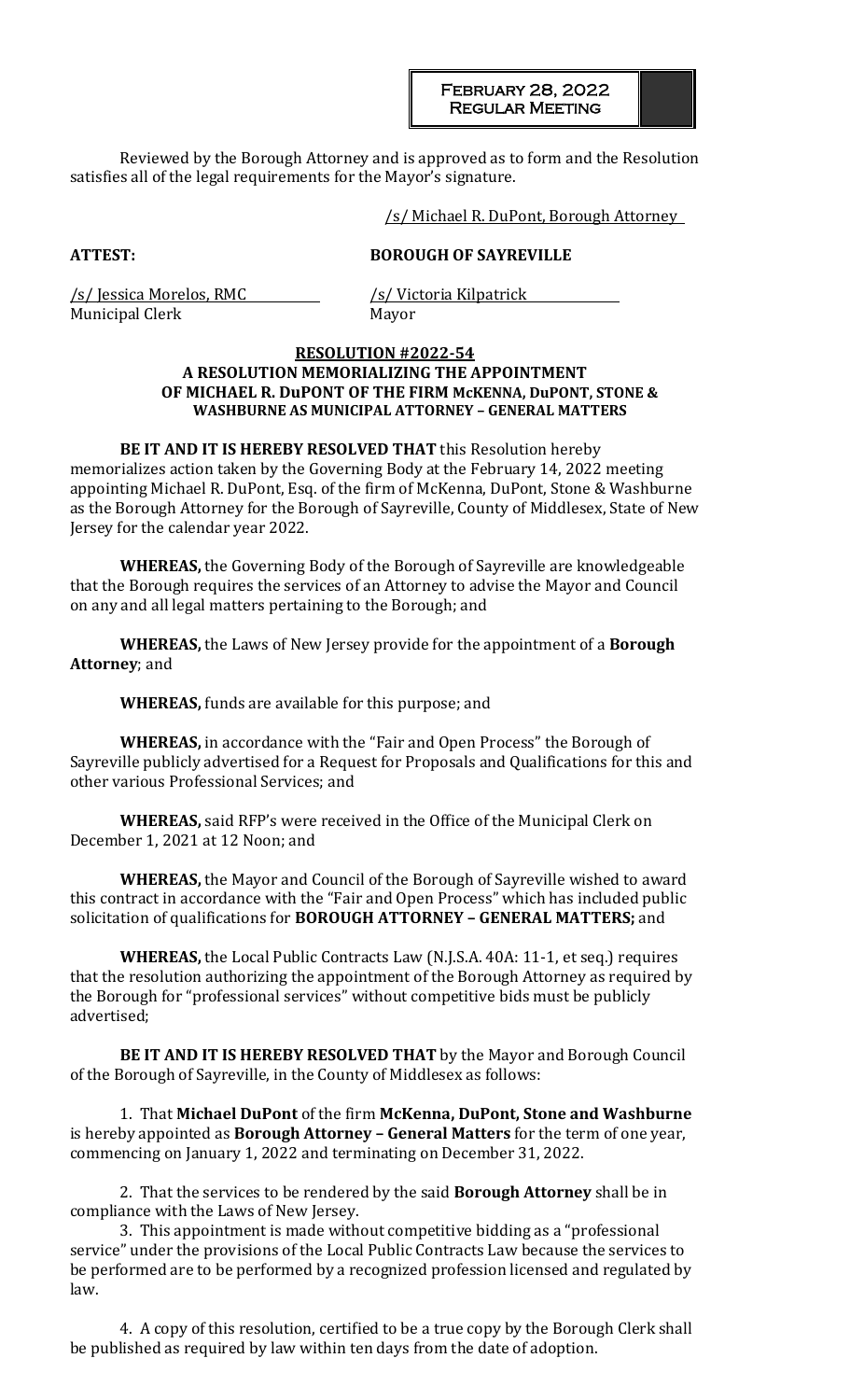**BE IT FURTHER RESOLVED** that the Borough Attorney is directed to prepare a written employment contract to be executed by the **Borough Attorney** and the Borough, which shall include the following:

The monthly rate to be charged for the work assigned; What the retainer fee covers; A provision that a "not to exceed amount" be set for each project assigned pursuant to the terms of the contract to be executed by both parties; and

**BE IT FURTHER RESOLVED** that the Borough Clerk be and she is hereby authorized to forward a true copy of this resolution to **McKenna, DuPont, Stone & Washburne.**

> /s/ Mary J. Novak, Councilwoman (Admin. & Finance Committee)

Reviewed by the Borough Attorney and is approved as to form and the Resolution satisfies all of the legal requirements for the Mayor's signature.

/s/ Michael R. DuPont, Borough Attorney

#### **ATTEST: BOROUGH OF SAYREVILLE**

<u>/s/ Jessica Morelos, RMC /s/ Victoria Kilpatrick</u> Municipal Clerk Mayor

### **RESOLUTION #2022-55 A RESOLUTION MEMORIALIZING THE APPOINTMENT OF McCARTER & ENGLISH, LLP AS BOND COUNSEL**

**BE IT AND IT IS HEREBY RESOLVED THAT** this Resolution hereby memorializes action taken by the Governing Body at the February 14, 2022 meeting appointing McCarter & English, LLP as Bond Counsel for the Borough of Sayreville, County of Middlesex, State of New Jersey for the calendar year 2022.

**WHEREAS,** the Mayor and Council of the Borough of Sayreville, Middlesex County, New Jersey (hereinafter "Borough") has determined a need to contract the services of a **Bond Counsel**; and

**WHEREAS,** the Laws of the State of New Jersey Provide for the appointment of a **Bond Counsel**; and

**WHEREAS,** in accordance the "Fair and Open Process" the Borough of Sayreville publicly advertised for a Request for Proposals and Qualifications for a various professional services; and

**WHEREAS,** said Request for Professional Services were received in the Office of the Municipal Clerk no later than 12 Noon on December 1, 2021; and

**WHEREAS,** the Mayor and Council of the Borough of Sayreville wishes to award this contract in accordance with the "fair and open process" which has included public solicitation of qualifications for **Bond Counsel**; and

**WHEREAS,** the Local Public Contracts Law (N.J.S.A. 40A:11-1 et seq.) requires a resolution authorizing the appointment of a **Bond Counsel** as required by the Borough for "Professional Services".

**NOW THEREFORE BE IT AND IT IS HEREBY RESOLVED** by the Borough Council of the Borough of Sayreville as follows: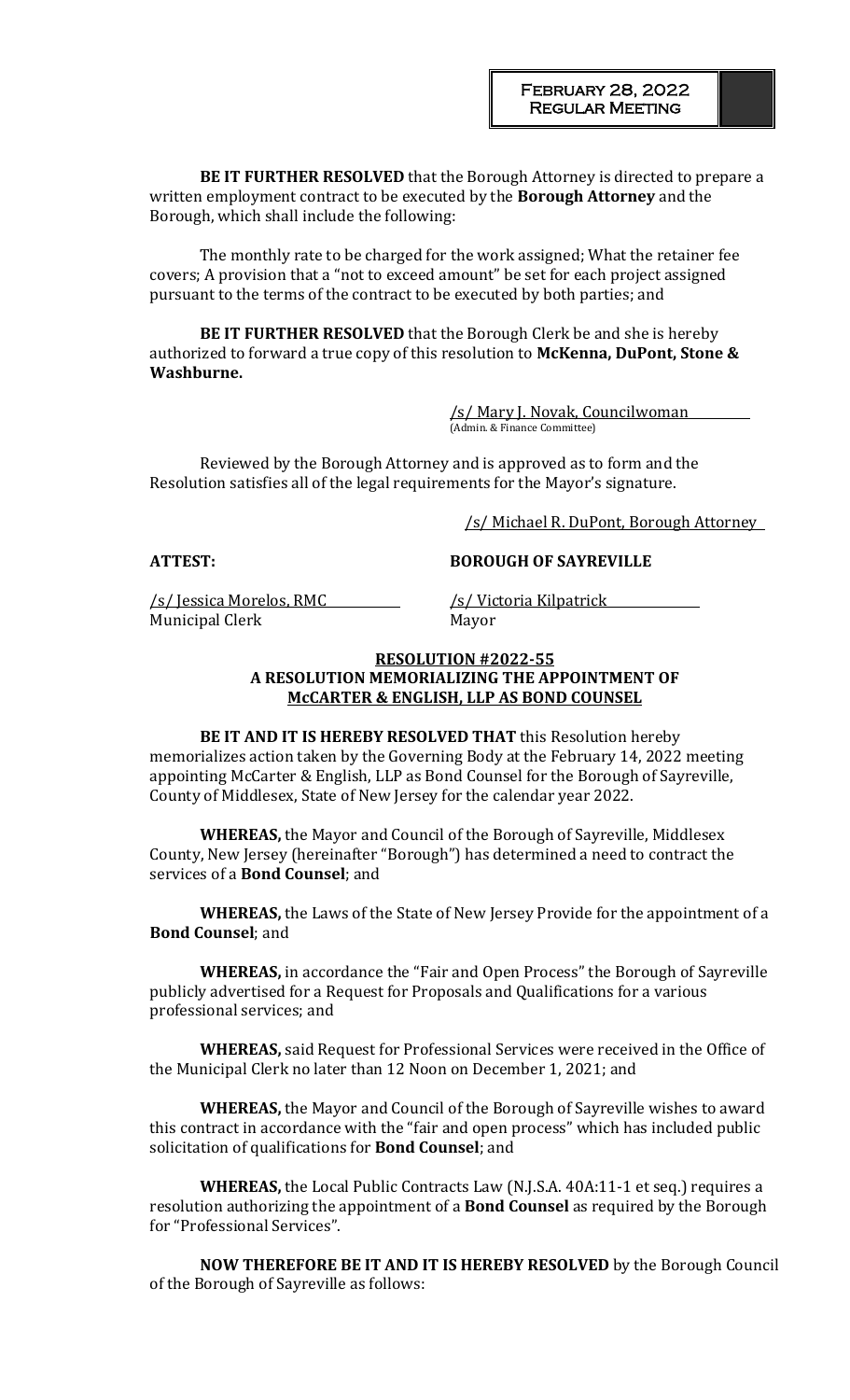1. That the firm of **McCarter & English, LLP** is hereby appointed as **Bond Counsel** for the Borough of Sayreville for a term of one year, commencing on January 1, 2022 and terminating on December 31, 2022.

2. That the services to be rendered by the said **Bond Counsel** shall be in compliance with the Laws of the State of New Jersey.

3. This appointment is made without competitive bidding as a "professional service" under the provisions of the Local Public Contracts Law because these services are to be performed by a recognized professional licensed and regulated by law.

4. A copy of this resolution, certified to be a true copy by the Borough Clerk shall be advertised as required by law within ten (10) days from the date adoption.

**BE IT FURTHER RESOLVED** that the **Bond Counsel** is directed to prepare a written employment contract to be executed by both parties which shall include the following:

- The flat monthly rate described in the proposal.
- What the fee covers.
- The amount to be charged for all other worked performed with a not to exceed figure.

**BE IT FURTHER RESOLVED** that a certified copy of this Resolution shall be forwarded to the Bond Counsel, the Borough Business Administrator and the C.F.O.

> /s/ Mary J. Novak, Councilwoman (Admin. & Finance Committee)

Reviewed by the Borough Attorney and is approved as to form and the Resolution satisfies all of the legal requirements for the Mayor's signature.

/s/ Michael R. DuPont, Borough Attorney

## **ATTEST: BOROUGH OF SAYREVILLE**

/s/ Jessica Morelos, RMC /s/ Victoria Kilpatrick Municipal Clerk Mayor

## **RESOLUTION #2022-56**

## **A RESOLUTION MEMORIALIZING THE APPOINTMENT OF NW FINANCIAL GROUP, LLC AS FINANCIAL ADVISOR**

**BE IT AND IT IS HEREBY RESOLVED THAT** this Resolution hereby memorializes action taken by the Governing Body at the February 14, 2022 meeting appointing NW Financial Group, LLC as Financial Advisor for the Borough of Sayreville, County of Middlesex, State of New Jersey for the calendar year 2022.

**WHEREAS,** the Mayor and Council of the Borough of Sayreville, Middlesex County, New Jersey (hereinafter "Borough") has determined a need to contract the services of a **Financial Advisor;** and

**WHEREAS,** the Laws of the State of New Jersey Provide for the appointment of a **Financial Advisor**; and

**WHEREAS,** in accordance the "Fair and Open Process" the Borough of Sayreville publicly advertised for a Request for Proposals and Qualifications for a various professional services; and

**WHEREAS,** said Request for Professional Services were received in the Office of the Municipal Clerk no later than 12 Noon on December 2, 2020; and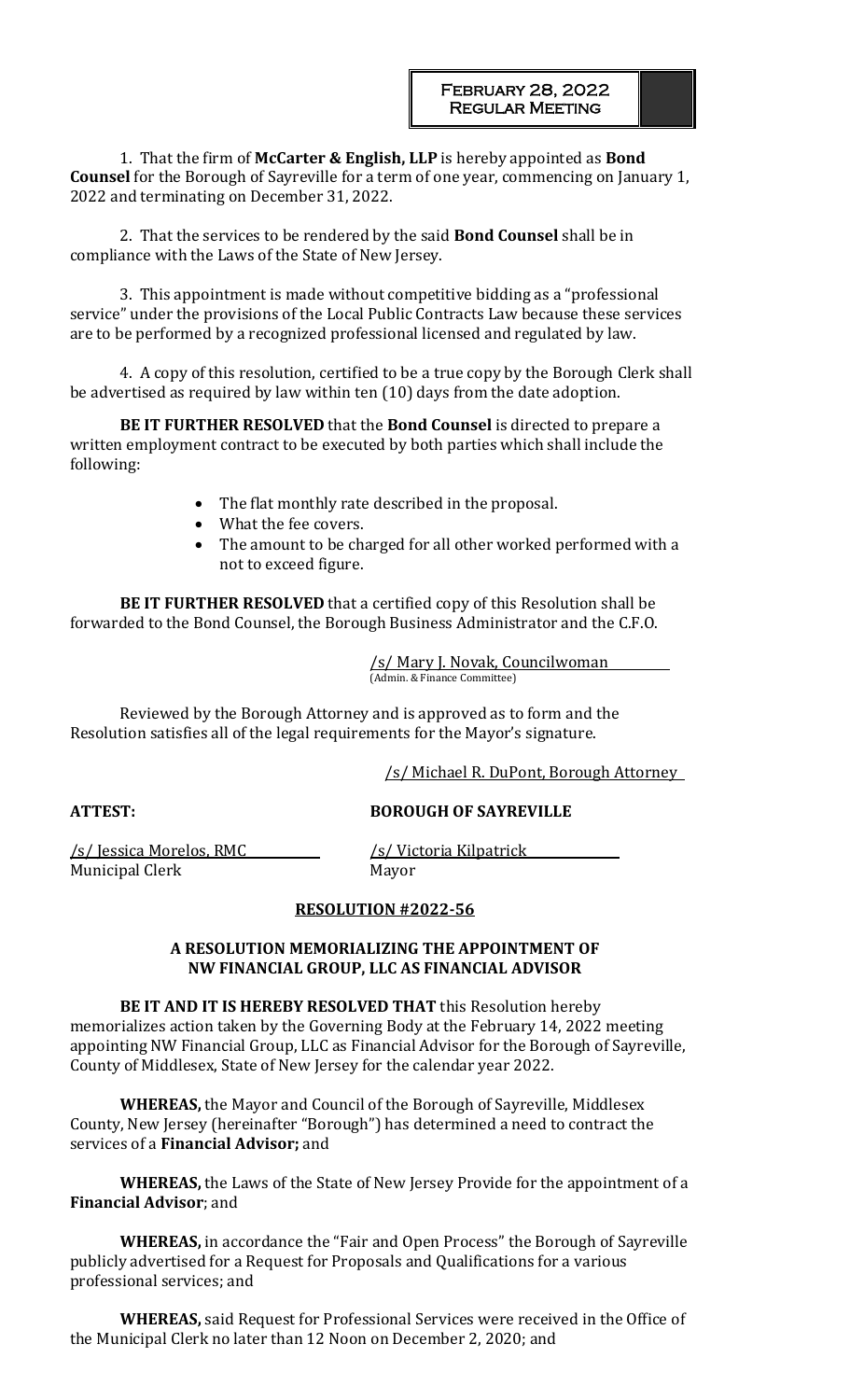**WHEREAS,** the Mayor and Council of the Borough of Sayreville wishes to award this contract in accordance with the "fair and open process" which has included public solicitation of qualifications for **Financial Advisor**; and

**WHEREAS,** the Local Public Contracts Law (N.J.S.A. 40A:11-1 et seq.) requires a resolution authorizing the appointment of a **Financial Advisor** as required by the Borough for "Professional Services".

**NOW THEREFORE BE IT AND IT IS HEREBY RESOLVED** by the Borough Council of the Borough of Sayreville as follows:

1. That the firm of **NW Financial Group, LLC** is hereby appointed as **Financial Advisor** for the Borough of Sayreville for a term of one year, commencing on January 1, 2022 and terminating on December 31, 2022.

2. That the services to be rendered by the said **Financial Advisor** shall be in compliance with the Laws of the State of New Jersey.

3. This appointment is made without competitive bidding as a "professional service" under the provisions of the Local Public Contracts Law because these services are to be performed by a recognized professional, licensed and regulated by law.

4. A copy of this resolution, certified to be a true copy by the Borough Clerk shall be advertised as required by law within ten (10) days from the date adoption.

**BE IT FURTHER RESOLVED** that the **Financial Advisor** is directed to prepare a written employment contract to be executed by both parties which shall include the following:

- The flat monthly rate described in the proposal.
- What the fee covers.
- The amount to be charged for all other worked performed with a not to exceed figure.

**BE IT FURTHER RESOLVED** that a certified copy of this Resolution shall be forwarded to the Financial Advisor, the Borough Business Administrator and the C.F.O.

> /s/ Mary J. Novak, Councilwoman (Admin. & Finance Committee)

Reviewed by the Borough Attorney and is approved as to form and the Resolution satisfies all of the legal requirements for the Mayor's signature.

/s/ Michael R. DuPont, Borough Attorney

**ATTEST: BOROUGH OF SAYREVILLE**

/s/ Jessica Morelos, RMC /s/ Victoria Kilpatrick Municipal Clerk Mayor

## **RESOLUTION #2022-57**

## **A RESOLUTION MEMORIALIZING THE APPOINTMENT OF PKF O'CONNOR DAVIES AS THEACCOUNTING FIRM**

**BE IT AND IT IS HEREBY RESOLVED THAT** this Resolution hereby memorializes action taken by the Governing Body at the February 14, 2022 meeting appointing PKF O'Connor Davies as the Accounting Firm for the Borough of Sayreville, County of Middlesex, State of New Jersey for the calendar year 2022.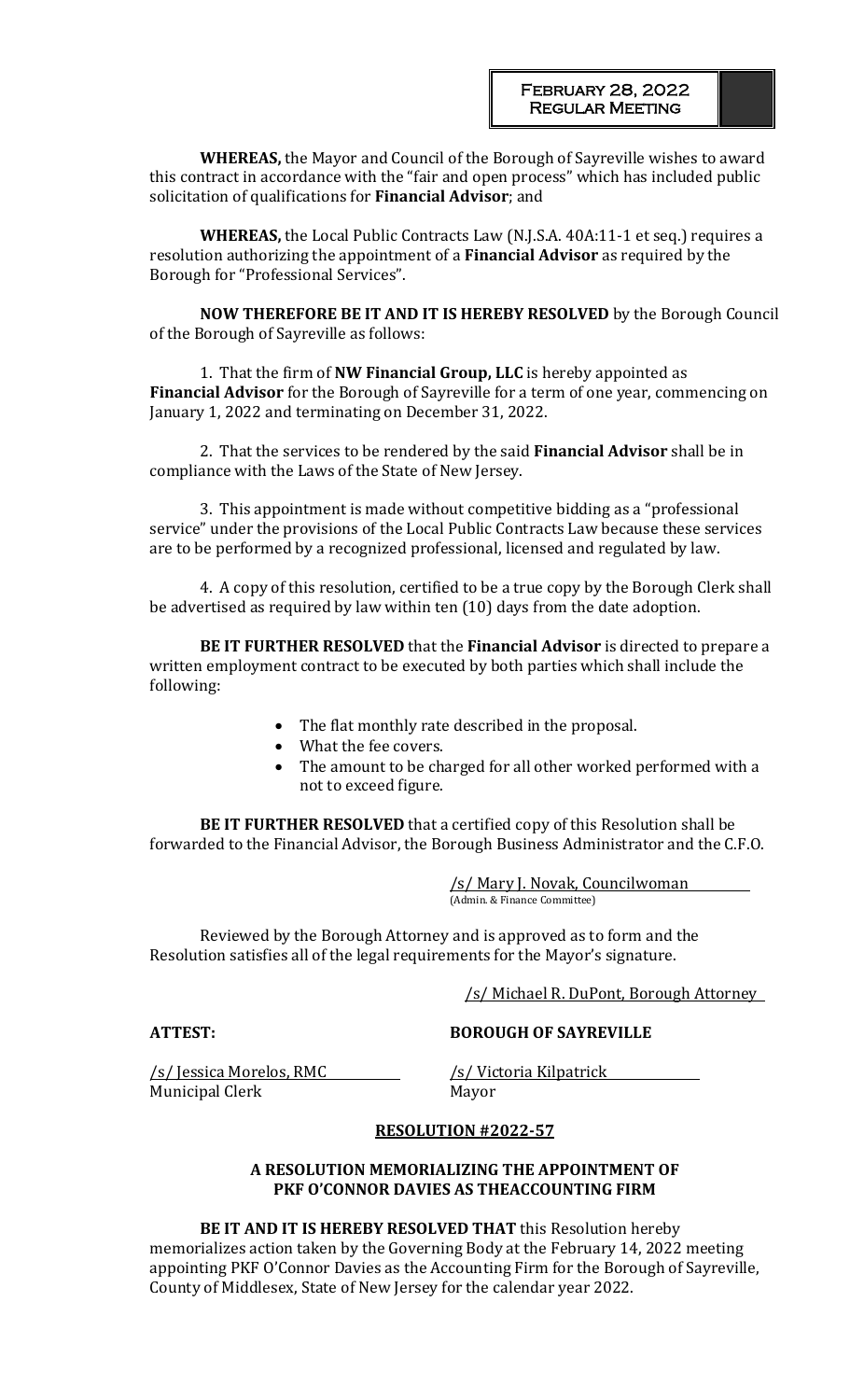**WHEREAS,** the Mayor and Council of the Borough of Sayreville, Middlesex County, New Jersey (hereinafter "Borough") has determined a need to contract the services of an **Accounting Firm;** and

**WHEREAS,** the Laws of the State of New Jersey Provide for the appointment of an **Accounting Firm**; and

**WHEREAS,** in accordance the "Fair and Open Process" the Borough of Sayreville publicly advertised for a Request for Proposals and Qualifications for a various professional services; and

**WHEREAS,** said Request for Professional Services were received in the Office of the Municipal Clerk no later than 12 Noon on December 1, 2021; and

**WHEREAS,** the Mayor and Council of the Borough of Sayreville wishes to award this contract in accordance with the "fair and open process" which has included public solicitation of qualifications for an **Accounting Firm**; and

**WHEREAS,** the Local Public Contracts Law (N.J.S.A. 40A:11-1 et seq.) requires a resolution authorizing the appointment of an **Accounting Firm** as required by the Borough for "Professional Services".

**NOW THEREFORE BE IT AND IT IS HEREBY RESOLVED** by the Borough Council of the Borough of Sayreville as follows:

1. That the firm of **PKF O'Connor Davies** is hereby appointed as an **Accounting Firm** for the Borough of Sayreville for a term of one year, commencing on January 1, 2022 and terminating on December 31, 2022.

2. That the services to be rendered by the said **Accounting Firm** shall be in compliance with the Laws of the State of New Jersey.

3. This appointment is made without competitive bidding as a "professional service" under the provisions of the Local Public Contracts Law because these services are to be performed by a recognized professional, licensed and regulated by law.

4. A copy of this resolution, certified to be a true copy by the Borough Clerk shall be advertised as required by law within ten (10) days from the date adoption.

**BE IT FURTHER RESOLVED** that the **Accounting Firm** is directed to prepare a written employment contract to be executed by both parties which shall include the following:

- The flat monthly rate described in the proposal.
- What the fee covers.
- The amount to be charged for all other worked performed with a not to exceed figure.

**BE IT FURTHER RESOLVED** that a certified copy of this Resolution shall be forwarded to the Accounting Firm, the Borough Business Administrator and the C.F.O.

> /s/ Mary J. Novak, Councilwoman (Admin. & Finance Committee)

Reviewed by the Borough Attorney and is approved as to form and the Resolution satisfies all of the legal requirements for the Mayor's signature.

/s/ Michael R. DuPont, Borough Attorney

# **ATTEST: BOROUGH OF SAYREVILLE**

/s/ Jessica Morelos, RMC /s/ Victoria Kilpatrick Municipal Clerk Mayor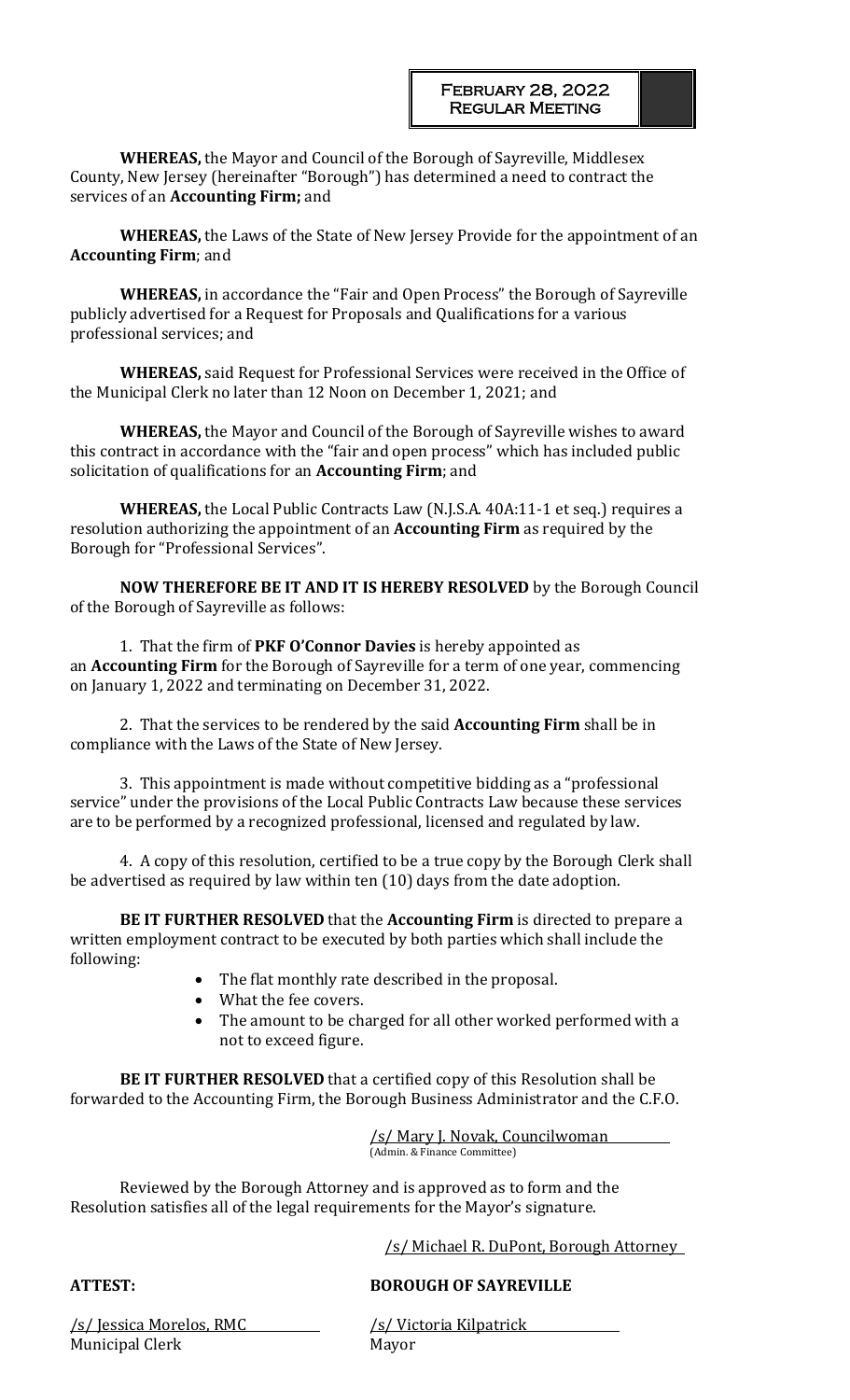# **RESOLUTION #2022-58**

(Prosecutor)

**BE IT RESOLVED** that this Resolution hereby memorializes action taken by the Governing Body at the February 14, 2022 meeting appointing the following:

| NAME OF APPOINTEE: | Francis McIntosh Womack            |
|--------------------|------------------------------------|
| POSITION:          | <b>Municipal Prosecutor - 2022</b> |
| DEPARTMENT:        | <b>Municipal Court</b>             |
| EFFECTIVE DATE:    | January 1, 2022                    |

**BE IT FURTHER RESOLVED** that the compensation to be paid such appointee shall be fixed and determined by the Salary Ordinance or appropriate resolution adopted thereunder fixing the compensation to be paid municipal employees and that this appointment shall include all prosecutorial duties including prosecution of building, zoning and ABC violations if necessary.

> /s/ Michele Maher, Councilwoman (Public Safety Committee)

Reviewed by the Borough Attorney and is approved as to form and the Resolution satisfies all of the legal requirements for the Mayor's signature.

/s/ Michael R. DuPont, Borough Attorney

**ATTEST: BOROUGH OF SAYREVILLE**

/s/ Jessica Morelos, RMC /s/ Victoria Kilpatrick Municipal Clerk Mayor

### **RESOLUTION #2022-59**

**BE IT RESOLVED** that this Resolution hereby memorializes action taken by the Governing Body at the February 14, 2022 meeting appointing the following:

| NAME OF APPOINTEE:     | Frederick D. Roselli, Esq. |
|------------------------|----------------------------|
| POSITION:              | Public Defender - 2021     |
| DEPARTMENT:            | <b>Municipal Court</b>     |
| <b>EFFECTIVE DATE:</b> | January 1, 2021            |

**BE IT FURTHER RESOLVED** that the compensation to be paid such appointee shall be fixed and determined by the Salary Ordinance or appropriate resolution adopted there under fixing the compensation to be paid municipal employees.

> /s/ Michele Maher, Councilwoman (Public Safety Committee)

Reviewed by the Borough Attorney and is approved as to form and the Resolution satisfies all of the legal requirements for the Mayor's signature.

/s/ Michael R. DuPont, Borough Attorney

## **ATTEST: BOROUGH OF SAYREVILLE**

/s/ Jessica Morelos, RMC /s/ Victoria Kilpatrick Municipal Clerk Mayor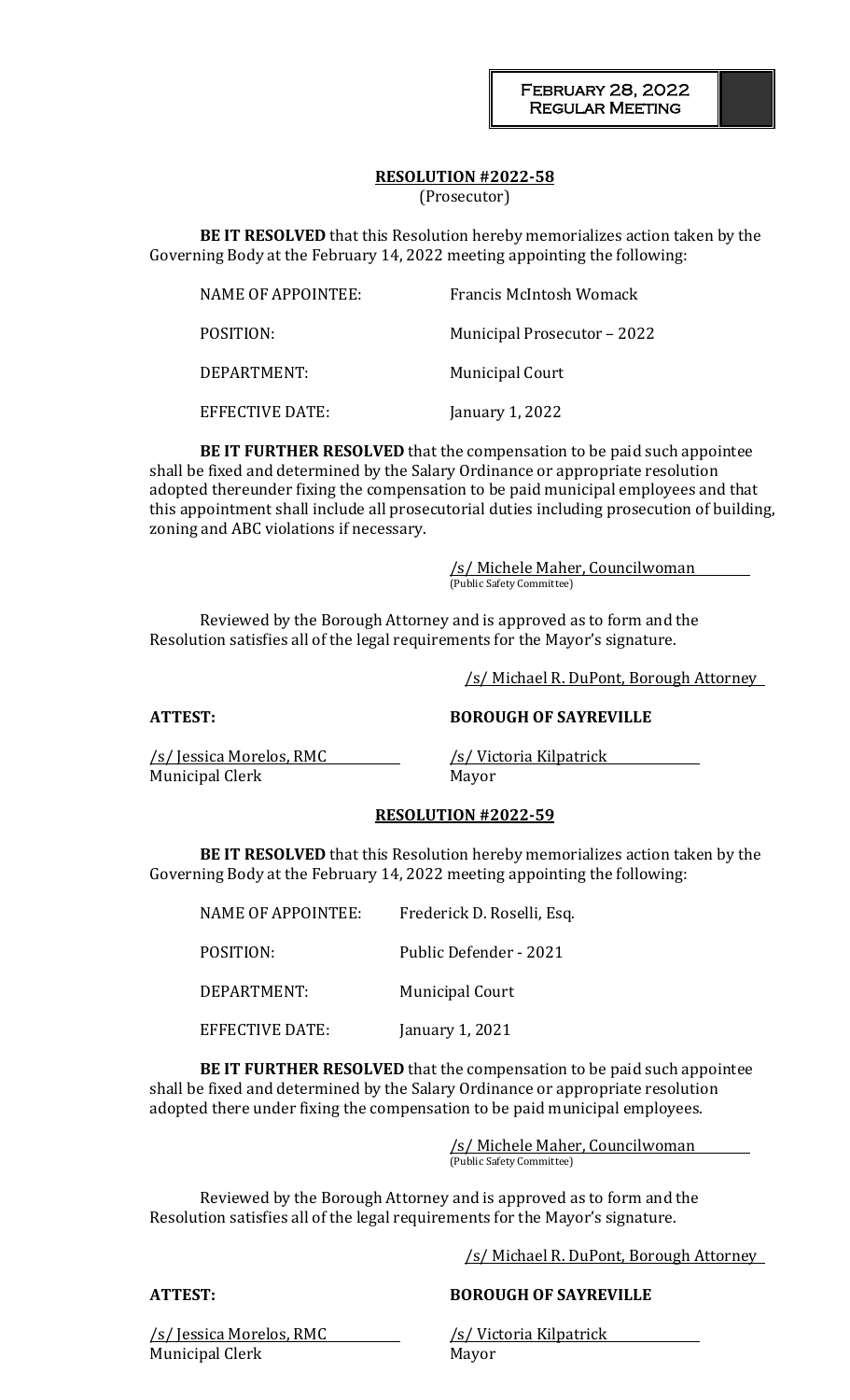#### **RESOLUTION #2022-60 A RESOLUTION MEMORIALIZING THE APPOINTMENT OF ANTONELLI KANTOR, PC AS SPECIAL COUNSEL – ABC MATTERS**

**BE IT AND IT IS HEREBY RESOLVED THAT** this Resolution hereby memorializes action taken by the Governing Body at the February 14, 2022 meeting appointing Antonelli Kantor, PC as Special Counsel – ABC Matters for the Borough of Sayreville, County of Middlesex, State of New Jersey for the calendar year 2022.

**WHEREAS,** the Mayor and Council of the Borough of Sayreville are knowledgeable that the Borough may require the services of a **Special Counsel – ABC Matters** to advise the Mayor and Council on various Alcoholic Beverage Control matters pertaining to the Borough; and

**WHEREAS,** the Laws of New Jersey provide for such services; and

**WHEREAS,** funds are available for this purpose;

**WHEREAS,** in accordance with the "Fair and Open Process" the Borough of Sayreville publicly advertised for a Request for Proposals and Qualifications for this and various other Professional Services; and

**WHEREAS,** said RFP's were received in the Office of the Municipal Clerk no later than 12 Noon on December 1, 2021; and

**WHEREAS,** the Mayor and Council of the Borough of Sayreville wishes to award this contract in accordance with the "fair and open process" which has included public solicitation of qualifications for **Special Counsel – ABC Matters**; and

**WHEREAS,** the Local Public Contracts Law (N.J.S.A. 40A:11-1 et seq) requires a resolution authorizing such appointment as "Professional Services".

**NOW, THEREFORE, BE IT RESOLVED** by the Mayor and Borough Council of the Borough of Sayreville, in the County of Middlesex as follows:

1. That the firm of **Antonelli Kantor, PC**, is hereby appointed as **Special Counsel – ABC Matters** for the term of one year, commencing on January 1, 2022 and terminating on December 31, 2022.

2. That the services to be rendered by **Antonelli Kantor, PC,** shall be in compliance with the Laws of New Jersey.

3. This appointment is made without competitive bidding as a "professional service" under provisions of the Local Public Contracts Law because the services to be performed are to be performed by a recognized professional, licensed and regulated by law.

4. A copy of this resolution, certified to be a true copy by the Borough Clerk shall be published as required by law within ten (10) days from the date of adoption.

**BE IT FURTHER RESOLVED** that the said **Special Counsel covering ABC Matters** is directed to prepare a written employment contract to be executed by the Special Counsel and the Borough which shall include the following:

- o Hourly Rate to be charged for the work assigned
- o What the retainer fee covers
- o A provision that a "not to exceed" amount be set for each project assigned pursuant to the terms of the contract to be executed by both parties; and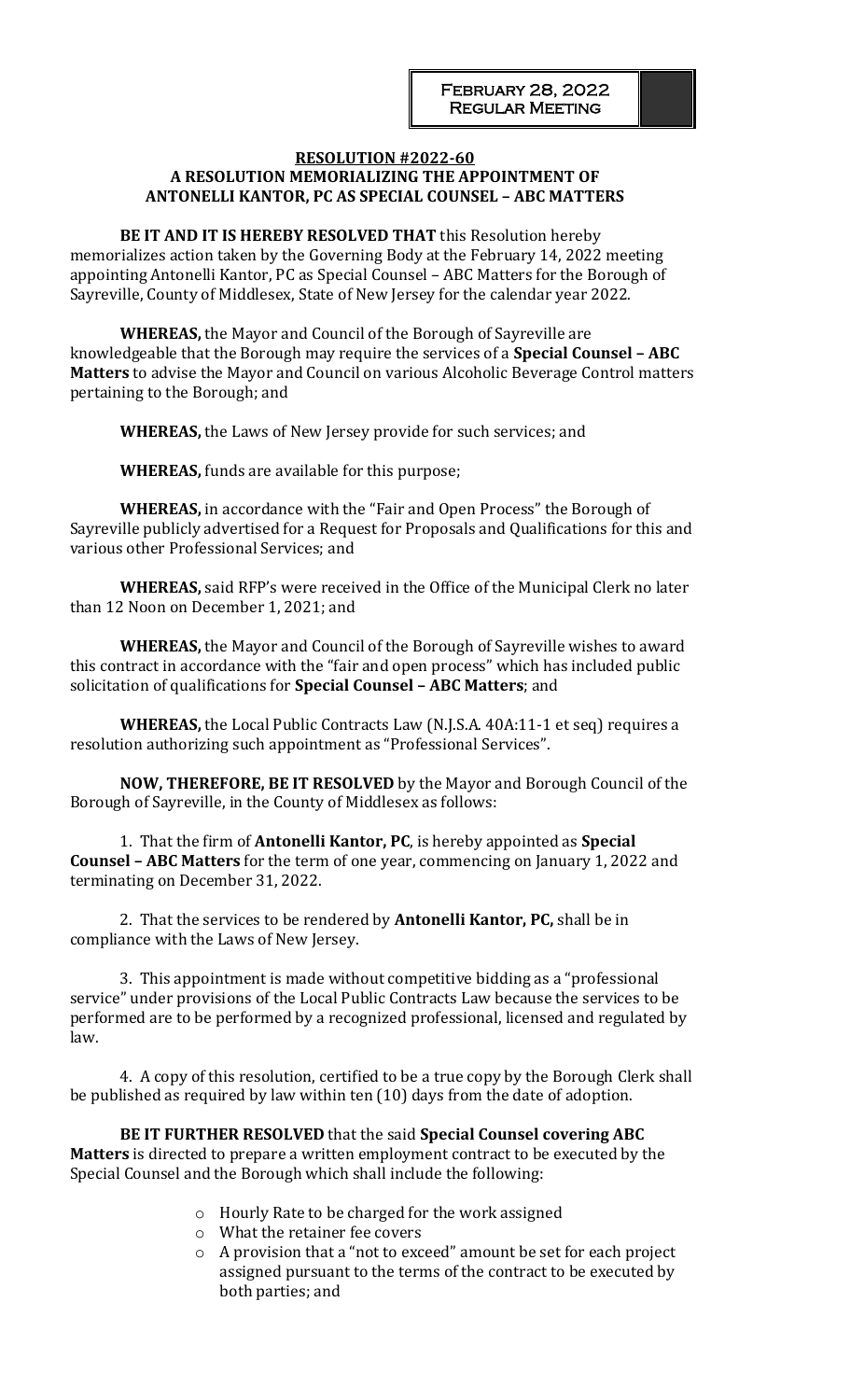#### February 28, 2022 Regular Meeting

**BE IT FURTHER RESOLVED** that the Borough Clerk be and she is hereby authorized to forward to true copy of this resolution the firm of **Antonelli Kantor, PC**, the Borough Business Administrator and the C.F.O.

> /s/ Mary J. Novak, Councilwoman (Admin. & Finance Committee)

Reviewed by the Borough Attorney and is approved as to form and the Resolution satisfies all of the legal requirements for the Mayor's signature.

/s/ Michael R. DuPont, Borough Attorney

**ATTEST: BOROUGH OF SAYREVILLE**

/s/ Jessica Morelos, RMC /s/ Victoria Kilpatrick Municipal Clerk Mayor

## **RESOLUTION #2022-61 A RESOLUTION MEMORIALIZING THE APPOINTMENT OF JAMES P. NOLAN & ASSOCIATES, LLP AS SPECIAL COUNSEL – RENT LEVELING BOARD MATTERS**

**BE IT AND IT IS HEREBY RESOLVED THAT** this Resolution hereby memorializes action taken by the Governing Body at the February 14, 2022 meeting appointing James P. Nolan & Associates, LLP as Special Counsel – Rent Leveling Board Matters for the Borough of Sayreville, County of Middlesex, State of New Jersey for the calendar year 2022.

**WHEREAS,** the Mayor and Council of the Borough of Sayreville are knowledgeable that the Borough may require the services of a **Special Counsel for Rent Leveling Board Matters** to advise Board and the Mayor and Council on various issues pertaining to the Rent Leveling Board; and

**WHEREAS,** the Laws of New Jersey provide for such services; and

**WHEREAS,** funds are available for this purpose;

**WHEREAS,** in accordance with the "Fair and Open Process" the Borough of Sayreville publicly advertised for a Request for Proposals and Qualifications for this and various other Professional Services; and

**WHEREAS,** said RFP's were received in the Office of the Municipal Clerk no later than 12 Noon on December 1, 2021; and

**WHEREAS,** the Mayor and Council of the Borough of Sayreville wishes to award this contract in accordance with the "fair and open process" which has included public solicitation of qualifications for **Special Counsel – Rent Leveling Board Matters;** and

**WHEREAS,** the Local Public Contracts Law (N.J.S.A. 40A:11-1 et seq) requires a resolution authorizing such appointment as "Professional Services".

**NOW, THEREFORE, BE IT RESOLVED** by the Mayor and Borough Council of the Borough of Sayreville, in the County of Middlesex as follows:

1. That the firm of **James P. Nolan & Associates, LLC** is hereby appointed as **Special Counsel – Rent Leveling Board Matters** for the term of one year, commencing on January 1, 2022 and terminating on December 31, 2022.

2. That the services to be rendered by **James P. Nolan & Associates, LLC** shall be in compliance with the Laws of New Jersey.

3. This appointment is made without competitive bidding as a "professional service" under provisions of the Local Public Contracts Law because the services to be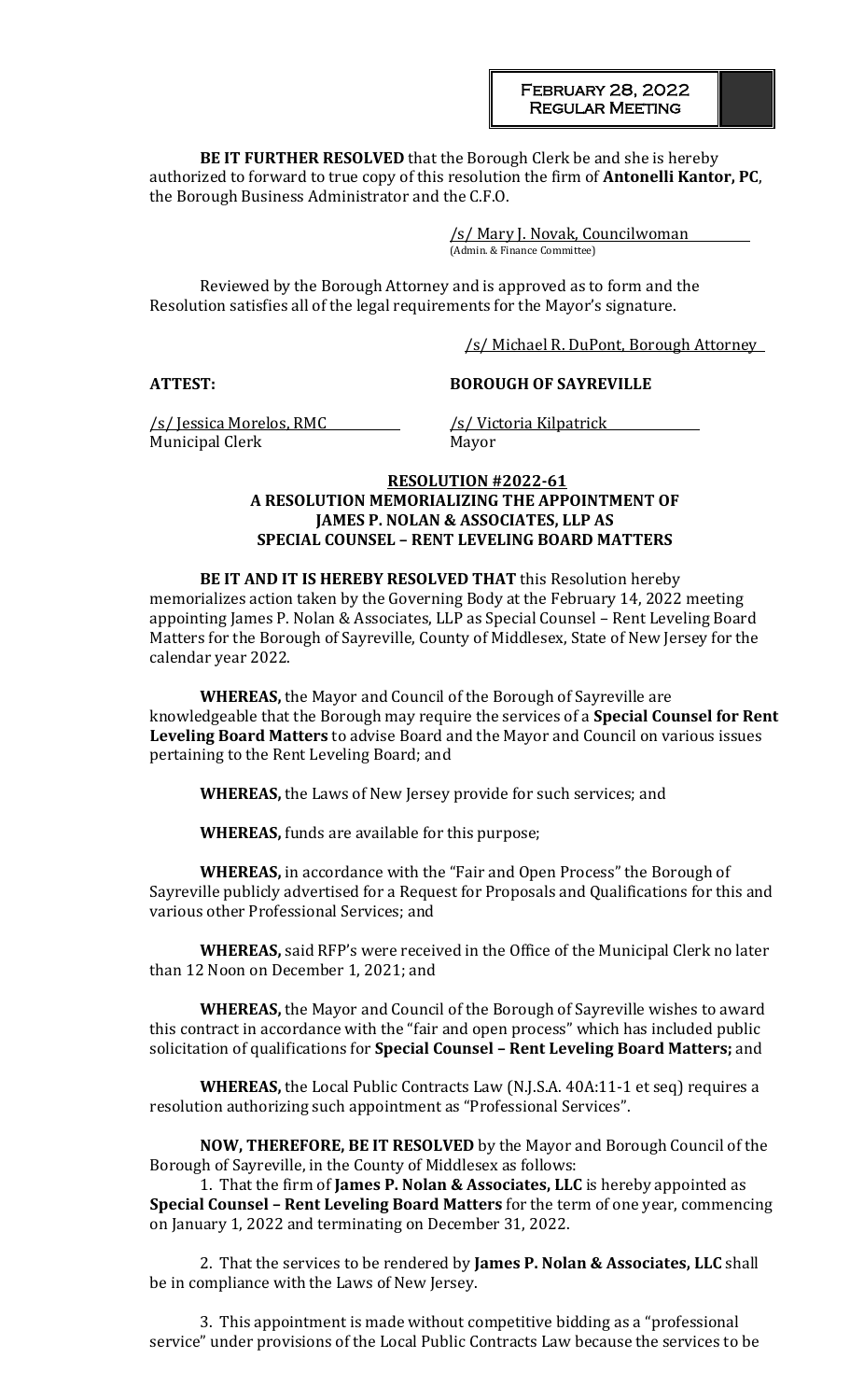performed are to be performed by a recognized professional, licensed and regulated by law.

4. A copy of this resolution, certified to be a true copy by the Borough Clerk shall be published as required by law within ten (10) days from the date of adoption.

**BE IT FURTHER RESOLVED** that said **Special Counsel covering Rent Leveling Board Matters** is directed to prepare a written employment contract to be executed by the Special Counsel and the Borough which shall include the following:

- o Hourly Rate to be charged for the work assigned
- o What the retainer fee covers
- o A provision that a "not to exceed" amount be set for each project assigned pursuant to the terms of the contract to be executed by both parties; and

**BE IT FURTHER RESOLVED** that the Borough Clerk be and she is hereby authorized to forward to true copy of this resolution the firm of **James P. Nolan & Associates, LLC,** the Borough Business Administrator and the C.F.O.

> /s/ Mary J. Novak, Councilwoman (Admin. & Finance Committee)

Reviewed by the Borough Attorney and is approved as to form and the Resolution satisfies all of the legal requirements for the Mayor's signature.

/s/ Michael R. DuPont, Borough Attorney

**ATTEST: BOROUGH OF SAYREVILLE**

/s/ Jessica Morelos, RMC /s/ Victoria Kilpatrick Municipal Clerk Mayor

## **RESOLUTION #2022-62 A RESOLUTION MEMORIALIZING THE APPOINTMENT OF JAMES P. NOLAN & ASSOCIATES, LLP AS TAX COUNSEL**

**BE IT AND IT IS HEREBY RESOLVED THAT** this Resolution hereby memorializes action taken by the Governing Body at the February 14, 2022 meeting appointing James P. Nolan & Associates, LLP as Tax Counsel for the Borough of Sayreville, County of Middlesex, State of New Jersey for the calendar year 2022.

**WHEREAS,** the Mayor and Council of the Borough of Sayreville are knowledgeable that the Borough may require the services of a **Special Tax Counsel** to advise the Mayor and Council on various property tax matters pertaining to the Borough; and

**WHEREAS,** the Laws of New Jersey provide for such services; and

**WHEREAS,** funds are available for this purpose;

**WHEREAS,** in accordance with the "Fair and Open Process" the Borough of Sayreville publicly advertised for a Request for Proposals and Qualifications for this and various other Professional Services; and

**WHEREAS,** said RFP's were received in the Office of the Municipal Clerk no later than 12 Noon on December 1, 2021; and

**WHEREAS,** the Mayor and Council of the Borough of Sayreville wishes to award this contract in accordance with the "fair and open process" which has included public solicitation of qualifications for **Special Tax Counsel**; and

**WHEREAS,** the Local Public Contracts Law (N.J.S.A. 40A:11-1 et seq.) requires a resolution authorizing such appointment as "Professional Services".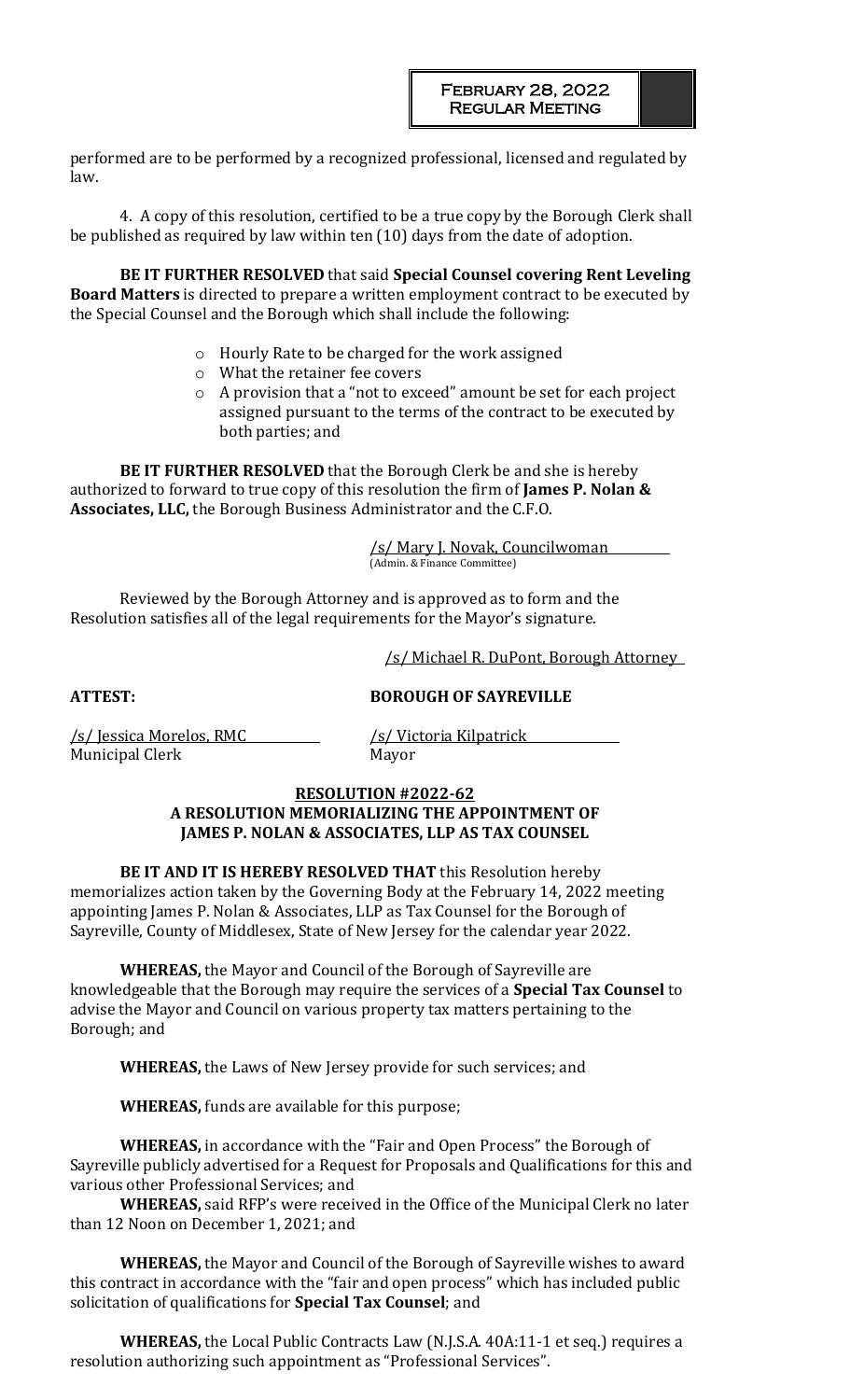**NOW, THEREFORE, BE IT RESOLVED** by the Mayor and Borough Council of the Borough of Sayreville, in the County of Middlesex as follows:

1. That **James P. Nolan & Associates, LLC,** is hereby appointed as **Special Tax Counsel for property tax matters** for the term of one year, commencing on January 1, 2022 and terminating on December 31, 2022.

2. That the services to be rendered by the said James P. Nolan & Associates, LLC shall be in compliance with the Laws of New Jersey.

3. This appointment is made without competitive bidding as a "professional service" under provisions of the Local Public Contracts Law because the services to be performed are to be performed by a recognized professional licensed and regulated by law.

4. A copy of this resolution, certified to be a true copy by the Borough Clerk shall be published as required by law within ten (10) days from the date of adoption.

**BE IT FURTHER RESOLVED** that the **Special Tax Counsel** is directed to prepare a written employment contract to be executed by both parties which shall include the following:

- o Hourly Rate to be charged for the work assigned
- o What the retainer fee covers
- o A provision that a "not to exceed" amount be set for each project assigned pursuant to the terms of the contract to be executed by both parties; and

**BE IT FURTHER RESOLVED** that the Borough Clerk be and she is hereby authorized to forward to true copy of this resolution to **James P. Nolan & Associates, LLC, 61 Green Street, Woodbridge, NJ 07095.**

> /s/ Mary J. Novak, Councilwoman (Admin. & Finance Committee)

Reviewed by the Borough Attorney and is approved as to form and the Resolution satisfies all of the legal requirements for the Mayor's signature.

/s/ Michael R. DuPont, Borough Attorney

**ATTEST: BOROUGH OF SAYREVILLE**

/s/ Jessica Morelos, RMC /s/ Victoria Kilpatrick Municipal Clerk Mayor

### **RESOLUTION #2022-63 A RESOLUTION MEMORIALIZING THE APPOINTMENT OF WEINER LAW GROUP, LLP AS SPECIAL COUNSEL – OTHER MATTERS**

**BE IT AND IT IS HEREBY RESOLVED THAT** this Resolution hereby memorializes action taken by the Governing Body at the February 14, 2022 meeting appointing Weiner Law Group, LLC as Special Counsel – Other Matters for the Borough of Sayreville, County of Middlesex, State of New Jersey for the calendar year 2022.

**WHEREAS,** the Mayor and Council of the Borough of Sayreville are knowledgeable that the Borough may require the services of a **Special Counsel – Other Matters** to advise the Mayor and Council on various matters pertaining to the Borough; and

**WHEREAS,** the Laws of New Jersey provide for such services; and

**WHEREAS,** funds are available for this purpose;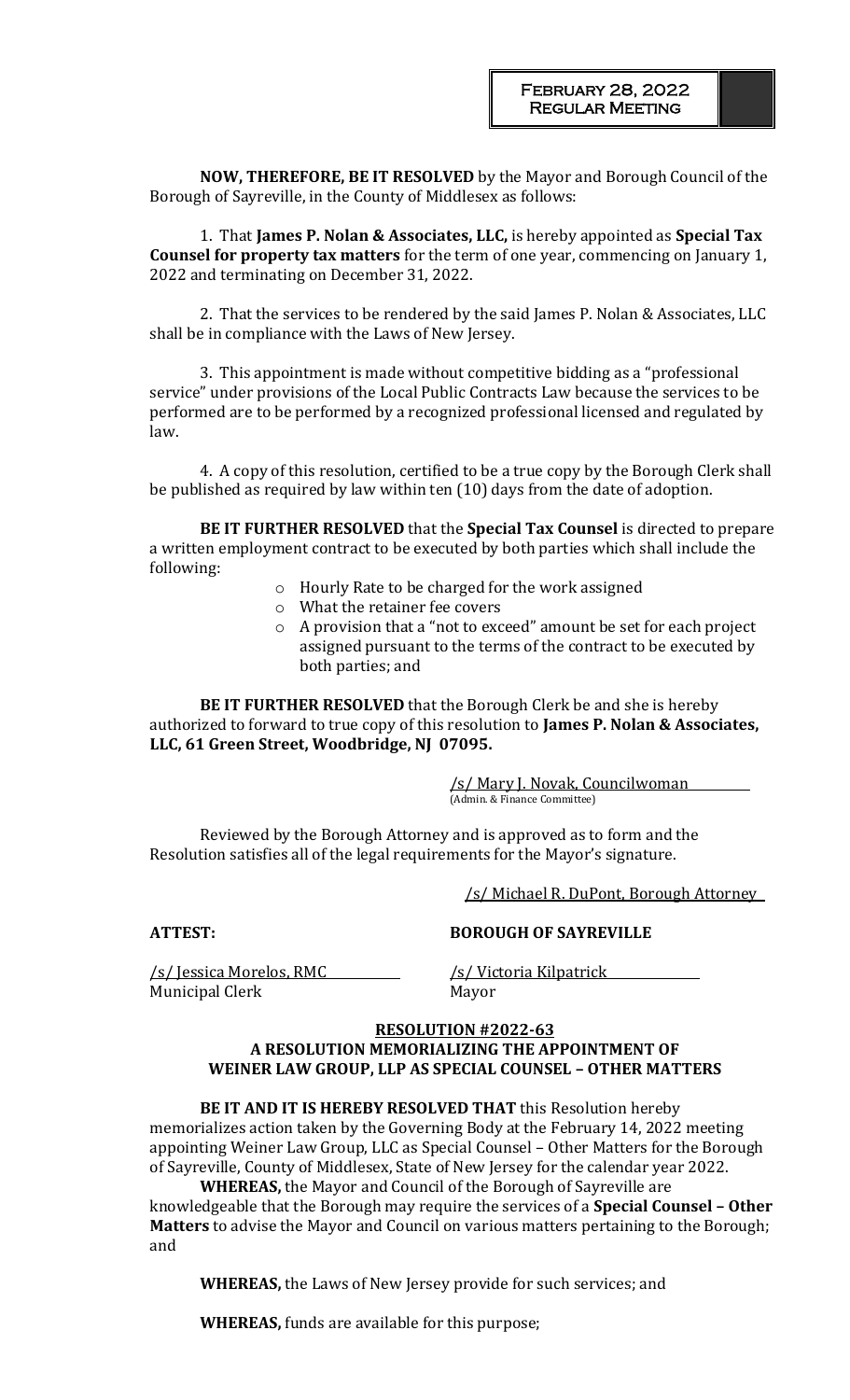**WHEREAS,** in accordance with the "Fair and Open Process" the Borough of Sayreville publicly advertised for a Request for Proposals and Qualifications for this and various other Professional Services; and

**WHEREAS,** said RFP's were received in the Office of the Municipal Clerk no later than 12 Noon on December 1, 2021; and

**WHEREAS,** the Mayor and Council of the Borough of Sayreville wishes to award this contract in accordance with the "fair and open process" which has included public solicitation of qualifications for **Special Counsel – Other Matters**; and

**WHEREAS,** the Local Public Contracts Law (N.J.S.A. 40A:11-1 et seq) requires a resolution authorizing such appointment as "Professional Services".

**NOW, THEREFORE, BE IT RESOLVED** by the Mayor and Borough Council of the Borough of Sayreville, in the County of Middlesex as follows:

1. That the firm of **Weiner Law Group, LLP** hereby appointed as **Special Counsel – Other Matters** for the term of one year, commencing on January 1, 2022 and terminating on December 31, 2022.

2. That the services to be rendered by the said **Weiner Law Group, LLP** all be in compliance with the Laws of New Jersey.

3. This appointment is made without competitive bidding as a "professional service" under provisions of the Local Public Contracts Law because the services to be performed are to be performed by a recognized professional, licensed and regulated by law.

4. A copy of this resolution, certified to be a true copy by the Borough Clerk shall be published as required by law within ten (10) days from the date of adoption.

**BE IT FURTHER RESOLVED** that said **Special Counsel covering Other Matters**  is directed to prepare a written employment contract to be executed by both parties and shall include the following:

- o Hourly Rate to be charged for the work assigned
- o What the retainer fee covers
- o A provision that a "not to exceed" amount be set for each project assigned pursuant to the terms of the contract to be executed by both parties; and

**BE IT FURTHER RESOLVED** that the Borough Clerk be and she is hereby authorized to forward to true copy of this resolution the firm of **Weiner Law Group, LLP,** the Borough Business Administrator and the C.F.O.

> /s/ Mary J. Novak, Councilwoman (Admin. & Finance Committee)

Reviewed by the Borough Attorney and is approved as to form and the Resolution satisfies all of the legal requirements for the Mayor's signature.

/s/ Michael R. DuPont, Borough Attorney

**ATTEST: BOROUGH OF SAYREVILLE**

Municipal Clerk Mayor

/s/ Jessica Morelos, RMC /s/ Victoria Kilpatrick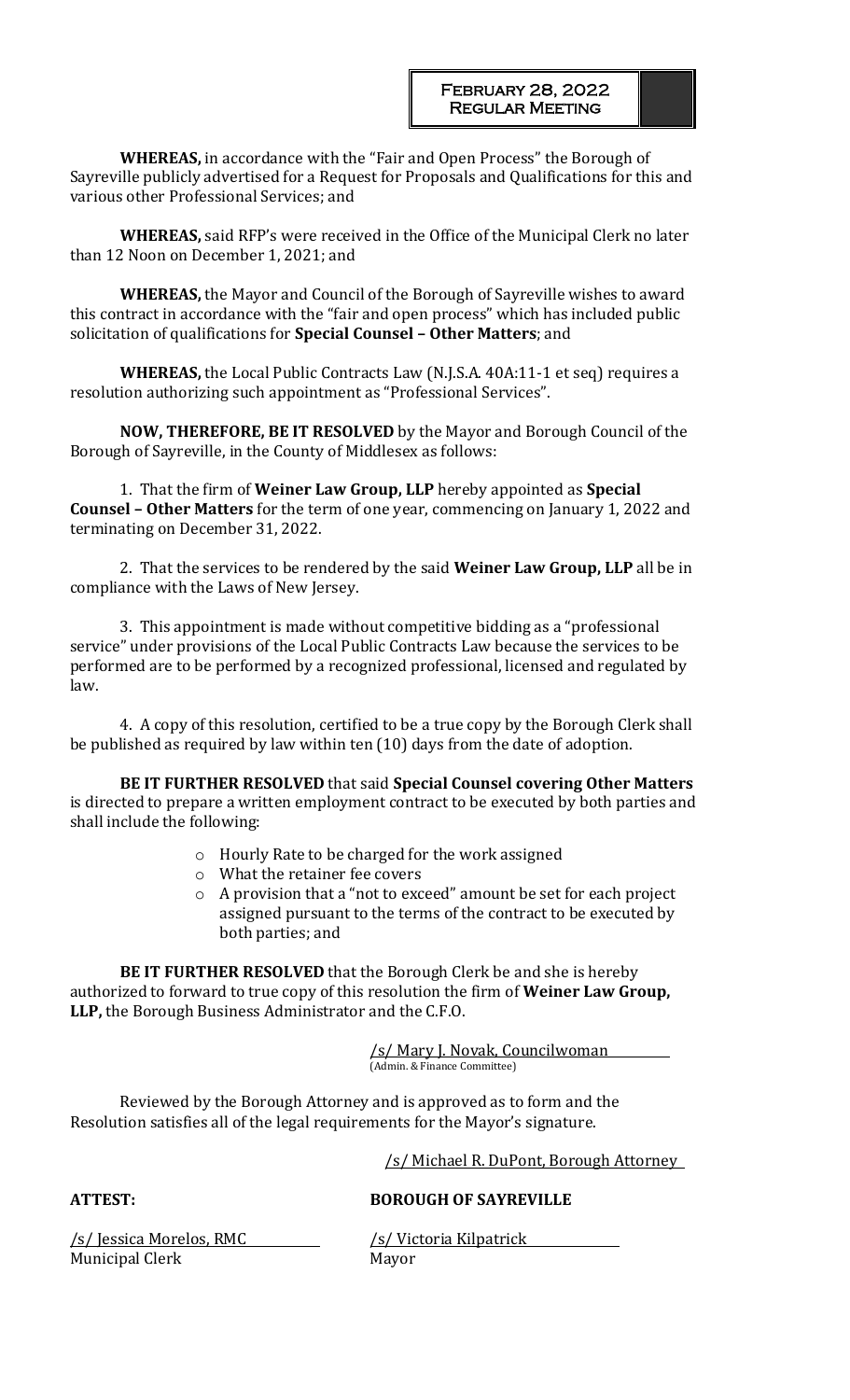### **RESOLUTION #2022-64 A RESOLUTION MEMORIALIZING THE APPOINTMENT OF McMANIMON, SCOTLAND & BAUMANN, LLC AS ALTERNATE SPECIAL COUNSEL – OTHER MATTERS**

**BE IT AND IT IS HEREBY RESOLVED THAT** this Resolution hereby memorializes action taken by the Governing Body at the February 14, 2022 meeting appointing McManimon, Scotland & Baumann, LLC as Alternate Special Counsel – Other Matters for the Borough of Sayreville, County of Middlesex, State of New Jersey for the calendar year 2022.

**WHEREAS,** the Mayor and Council of the Borough of Sayreville are knowledgeable that the Borough may require the services of an **Alternate Special Counsel – Other Matters** to advise the Mayor and Council on various matters pertaining to the Borough; and

**WHEREAS,** the Laws of New Jersey provide for such services; and

**WHEREAS,** funds are available for this purpose;

**WHEREAS,** in accordance with the "Fair and Open Process" the Borough of Sayreville publicly advertised for a Request for Proposals and Qualifications for this and various other Professional Services; and

**WHEREAS,** said RFP's were received in the Office of the Municipal Clerk no later than 12 Noon on December 1, 2021; and

**WHEREAS,** the Mayor and Council of the Borough of Sayreville wishes to award this contract in accordance with the "fair and open process" which has included public solicitation of qualifications for **Alternate Special Counsel – Other Matters**; and

**WHEREAS,** the Local Public Contracts Law (N.J.S.A. 40A:11-1 et seq) requires a resolution authorizing such appointment as "Professional Services".

**NOW, THEREFORE, BE IT RESOLVED** by the Mayor and Borough Council of the Borough of Sayreville, in the County of Middlesex as follows:

1. That the firm of **McManimon, Scotland & Baumann, LLC** is hereby appointed as **Alternate Special Counsel – Other Matters** for the term of one year, commencing on January 1, 2022 and terminating on December 31, 2022.

2. That the services to be rendered by the said **McManimon, Scotland & Baumann, LLC** all be in compliance with the Laws of New Jersey.

3. This appointment is made without competitive bidding as a "professional service" under provisions of the Local Public Contracts Law because the services to be performed are to be performed by a recognized professional, licensed and regulated by law.

4. A copy of this resolution, certified to be a true copy by the Borough Clerk shall be published as required by law within ten (10) days from the date of adoption.

**BE IT FURTHER RESOLVED** that said **Alternate Special Counsel covering Other Matters** is directed to prepare a written employment contract to be executed by both parties and shall include the following:

- o Hourly Rate to be charged for the work assigned
- o What the retainer fee covers
- o A provision that a "not to exceed" amount be set for each project assigned pursuant to the terms of the contract to be executed by both parties; and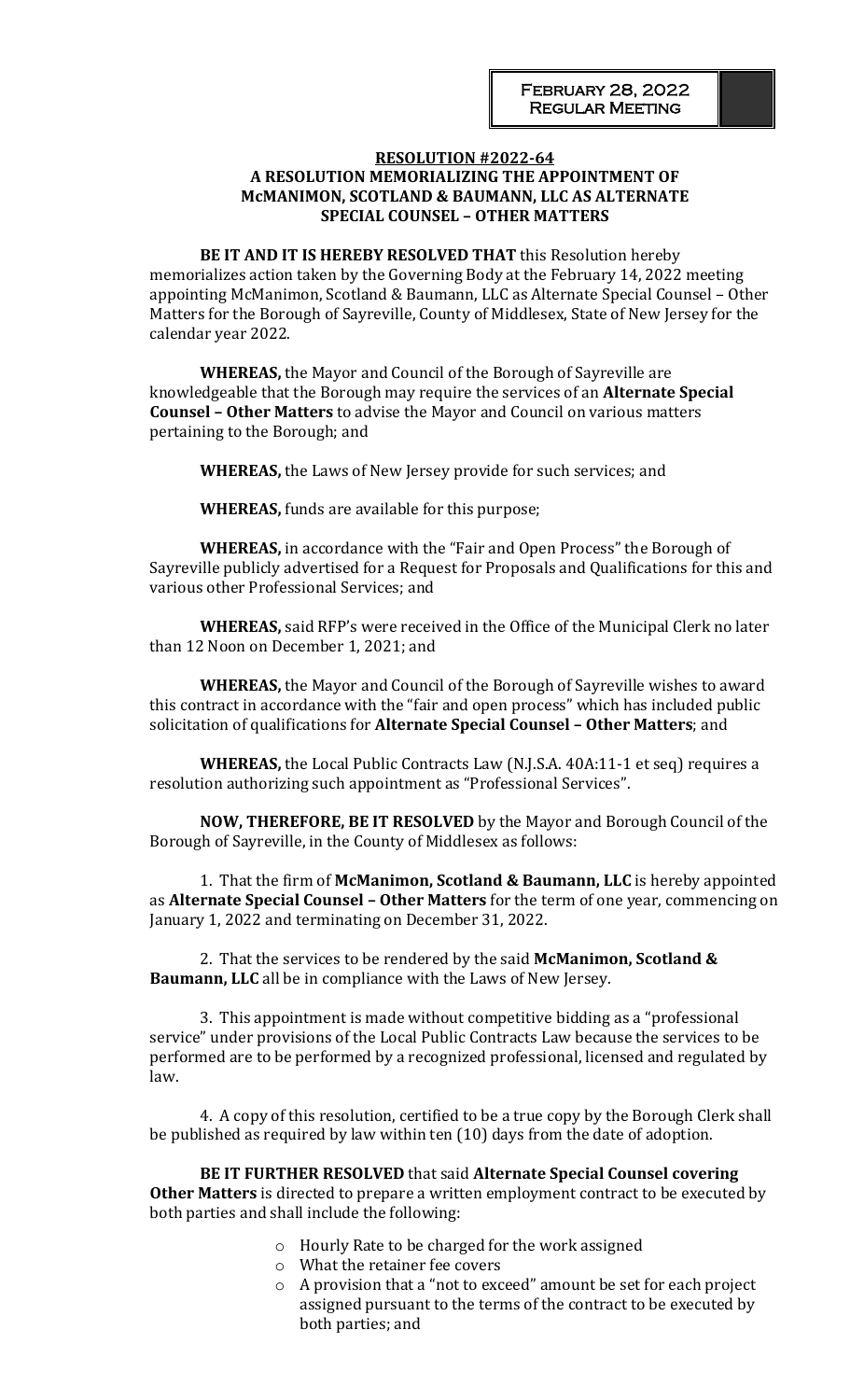**BE IT FURTHER RESOLVED** that the Borough Clerk be and she is hereby authorized to forward to true copy of this resolution the firm of **McManimon, Scotland & Baumann, LLC,** the Borough Business Administrator and the C.F.O.

> /s/ Mary J. Novak, Councilwoman (Admin. & Finance Committee)

Reviewed by the Borough Attorney and is approved as to form and the Resolution satisfies all of the legal requirements for the Mayor's signature.

/s/ Michael R. DuPont, Borough Attorney

**ATTEST: BOROUGH OF SAYREVILLE**

/s/ Jessica Morelos, RMC /s/ Victoria Kilpatrick Municipal Clerk Mayor

## **RESOLUTION #2022-65 A RESOLUTION MEMORIALIZING THE APPOINTMENT OF McMANIMON, SCOTLAND & BAUMANN, LLC AS LITIGATION COUNSEL**

**BE IT AND IT IS HEREBY RESOLVED THAT** this Resolution hereby memorializes action taken by the Governing Body at the February 14, 2022 meeting appointing McManimon, Scotland & Baumann, LLC as Litigation Counsel for the Borough of Sayreville, County of Middlesex, State of New Jersey for the calendar year 2022.

**WHEREAS,** the Mayor and Council of the Borough of Sayreville are knowledgeable that the Borough may require the services of a **Litigation Counsel** to advise the Mayor and Council on various matters pertaining to the Borough; and

**WHEREAS,** the Laws of New Jersey provide for such services; and

**WHEREAS,** funds are available for this purpose;

**WHEREAS,** in accordance with the "Fair and Open Process" the Borough of Sayreville publicly advertised for a Request for Proposals and Qualifications for this and various other Professional Services; and

**WHEREAS,** said RFP's were received in the Office of the Municipal Clerk no later than 12 Noon on December 1, 2021; and

**WHEREAS,** the Mayor and Council of the Borough of Sayreville wishes to award this contract in accordance with the "fair and open process" which has included public solicitation of qualifications for **Litigation Counsel**; and

**WHEREAS,** the Local Public Contracts Law (N.J.S.A. 40A:11-1 et seq) requires a resolution authorizing such appointment as "Professional Services".

**NOW, THEREFORE, BE IT RESOLVED** by the Mayor and Borough Council of the Borough of Sayreville, in the County of Middlesex as follows:

1. That the firm of **McManimon, Scotland & Baumann, LLC** is hereby appointed as **Litigation Counsel** for the term of one year, commencing on January 1, 2021 and terminating on December 31, 2022.

2. That the services to be rendered by the said **McManimon, Scotland & Baumann, LLC** shall be in compliance with the Laws of New Jersey.

3. This appointment is made without competitive bidding as a "professional service" under provisions of the Local Public Contracts Law because the services to be performed are to be performed by a recognized profession licensed and regulated by law.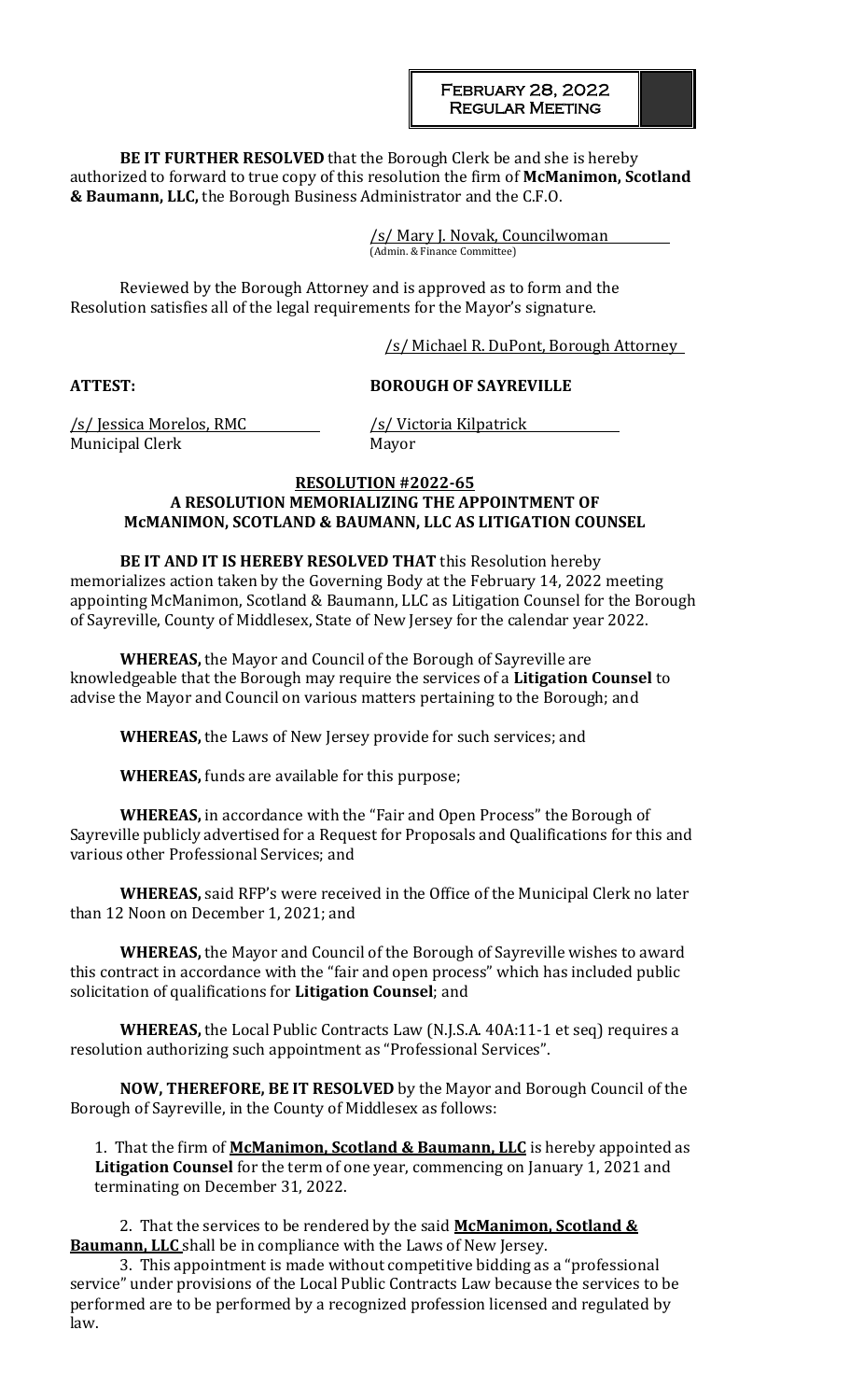4. A copy of this resolution, certified to be a true copy by the Borough Clerk shall be published as required by law within ten (10) days from the date of adoption.

**BE IT FURTHER RESOLVED** that said **Special Counsel covering Litigation Matters** is directed to prepare a written employment contract to be executed by both parties and shall include the following:

- o Hourly Rate to be charged for the work assigned
- o What the retainer fee covers
- o A provision that a "not to exceed" amount be set for each project assigned pursuant to the terms of the contract to be executed by both parties; and

**BE IT FURTHER RESOLVED** that the Borough Clerk be and she is hereby authorized to forward to true copy of this resolution the firm of **McManimon, Scotland & Baumann, LLC**, the Borough Business Administrator and the C.F.O.

> /s/ Mary J. Novak, Councilwoman (Admin. & Finance Committee)

Reviewed by the Borough Attorney and is approved as to form and the Resolution satisfies all of the legal requirements for the Mayor's signature.

/s/ Michael R. DuPont, Borough Attorney

/s/ Jessica Morelos, RMC /s/ Victoria Kilpatrick Municipal Clerk Mayor

#### **ATTEST: BOROUGH OF SAYREVILLE**

# **RESOLUTION #2022-66**

## **A RESOLUTION MEMORIALIZING THE APPOINTMENT OF DECOTIIS, FITZPATRICK, COLE & GIBLIN, LLP AS ALTERNATE LITIGATION COUNSEL**

**BE IT AND IT IS HEREBY RESOLVED THAT** this Resolution hereby memorializes action taken by the Governing Body at the February 14, 2022 meeting appointing DeCotiis, FitzPatrick, Cole & Giblin, LLP as Alternate Litigation Counsel for the Borough of Sayreville, County of Middlesex, State of New Jersey for the calendar year 2022.

**WHEREAS,** the Mayor and Council of the Borough of Sayreville are knowledgeable that the Borough may require the services of an **Alternate Litigation Counsel** to advise the Mayor and Council on various matters pertaining to the Borough; and

**WHEREAS,** the Laws of New Jersey provide for such services; and

**WHEREAS,** funds are available for this purpose;

**WHEREAS,** in accordance with the "Fair and Open Process" the Borough of Sayreville publicly advertised for a Request for Proposals and Qualifications for this and various other Professional Services; and

**WHEREAS,** said RFP's were received in the Office of the Municipal Clerk no later than 12 Noon on December 1, 2021; and

**WHEREAS,** the Mayor and Council of the Borough of Sayreville wishes to award this contract in accordance with the "fair and open process" which has included public solicitation of qualifications for **Alternate Litigation Counsel**; and

**WHEREAS,** the Local Public Contracts Law (N.J.S.A. 40A:11-1 et seq) requires a resolution authorizing such appointment as "Professional Services".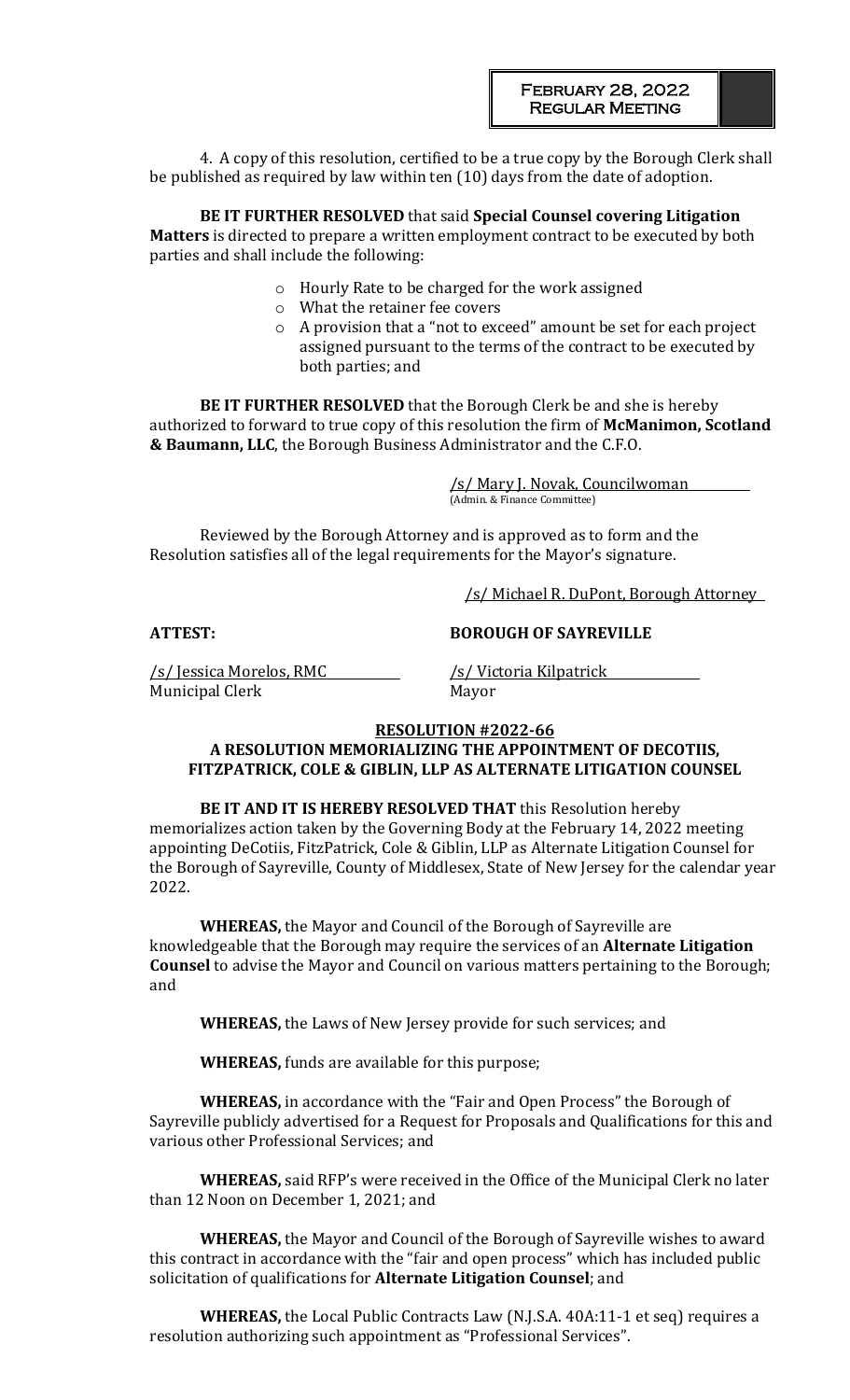**NOW, THEREFORE, BE IT RESOLVED** by the Mayor and Borough Council of the Borough of Sayreville, in the County of Middlesex as follows:

1. That the firm of **DeCotiis, FitzPatrick, Cole & Giblin, LLP** is hereby appointed as **Alternate Litigation Counsel** for the term of one year, commencing on January 1, 2021 and terminating on December 31, 2022.

2. That the services to be rendered by the said **DeCotiis, FitzPatrick, Cole & Giblin, LLP** shall be in compliance with the Laws of New Jersey.

3. This appointment is made without competitive bidding as a "professional service" under provisions of the Local Public Contracts Law because the services to be performed are to be performed by a recognized profession licensed and regulated by law.

4. A copy of this resolution, certified to be a true copy by the Borough Clerk shall be published as required by law within ten (10) days from the date of adoption.

**BE IT FURTHER RESOLVED** that said **Alternate Litigation Counsel** is directed to prepare a written employment contract to be executed by both parties and shall include the following:

- o Hourly Rate to be charged for the work assigned
- o What the retainer fee covers
- o A provision that a "not to exceed" amount be set for each project assigned pursuant to the terms of the contract to be executed by both parties; and

**BE IT FURTHER RESOLVED** that the Borough Clerk be and she is hereby authorized to forward to true copy of this resolution the firm of **DeCotiis, FitzPatrick, Cole & Giblin, LLP**, the Borough Business Administrator and the C.F.O.

> /s/ Mary J. Novak, Councilwoman (Admin. & Finance Committee)

Reviewed by the Borough Attorney and is approved as to form and the Resolution satisfies all of the legal requirements for the Mayor's signature.

/s/ Michael R. DuPont, Borough Attorney

## **ATTEST: BOROUGH OF SAYREVILLE**

/s/ Jessica Morelos, RMC /s/ Victoria Kilpatrick Municipal Clerk Mayor

### **RESOLUTION #2022-67 A RESOLUTION MEMORIALIZING THE APPOINTMENT OF HEYER GRUEL & ASSOCIATES AS MUNICIPAL PLANNER**

**BE IT AND IT IS HEREBY RESOLVED THAT** this Resolution hereby memorializes action taken by the Governing Body at the February 14, 2022 meeting appointing Heyer Gruel & Associates as Municipal Planner for the Borough of Sayreville, County of Middlesex, State of New Jersey for the calendar year 2022.

**WHEREAS,** the Mayor and Council of the Borough of Sayreville are knowledgeable that the Borough may require the services of a **Municipal Planner** to advise the Mayor and Council on various matters pertaining to the Borough; and

**WHEREAS,** the Laws of New Jersey provide for such services; and

**WHEREAS,** funds are available for this purpose;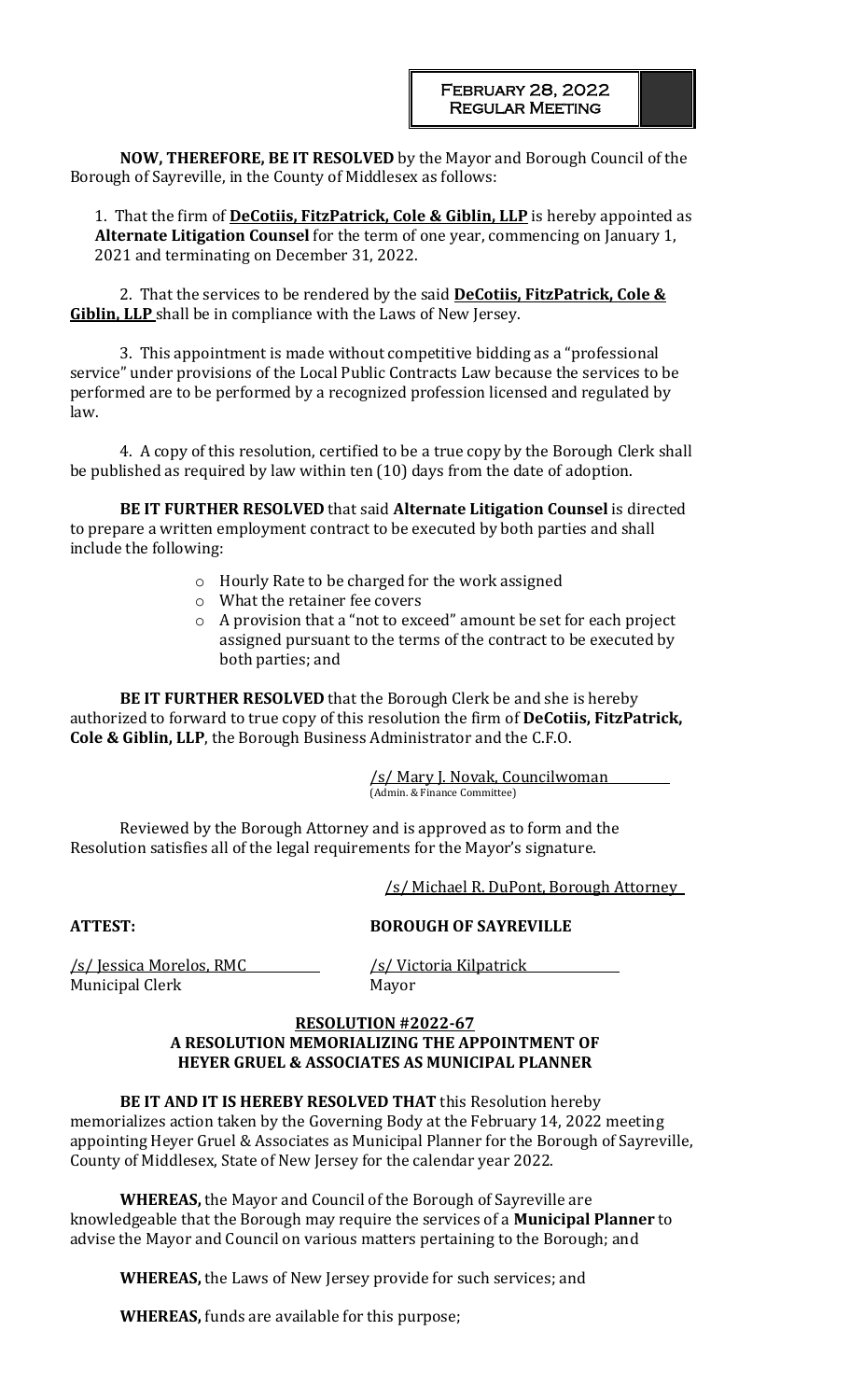**WHEREAS,** in accordance with the "Fair and Open Process" the Borough of Sayreville publicly advertised for a Request for Proposals and Qualifications for this and various other Professional Services; and

**WHEREAS,** said RFP's were received in the Office of the Municipal Clerk no later than 12 Noon on December 1, 2021; and

**WHEREAS,** the Mayor and Council of the Borough of Sayreville wishes to award this contract in accordance with the "fair and open process" which has included public solicitation of qualifications for **Municipal Planner**; and

**WHEREAS,** the Local Public Contracts Law (N.J.S.A. 40A:11-1 et seq) requires a resolution authorizing such appointment as "Professional Services".

**NOW, THEREFORE, BE IT RESOLVED** by the Mayor and Borough Council of the Borough of Sayreville, in the County of Middlesex as follows:

1. That **Heyer, Gruel & Assoc**. is hereby appointed as **Municipal Planner** for the term of one year, commencing on January 1, 2022 and terminating on December 31, 2022.

2. That the services to be rendered by **Heyer, Gruel & Assoc.** shall all be in compliance with the Laws of New Jersey.

3. This appointment is made without competitive bidding as a "professional service" under provisions of the Local Public Contracts Law because the services to be performed are to be performed by a recognized professional, licensed and regulated by law.

4. A copy of this resolution, certified to be a true copy by the Borough Clerk shall be published as required by law within ten (10) days from the date of adoption.

**BE IT FURTHER RESOLVED** that **Heyer, Gruel & Assoc**. is hereby directed to directed to prepare a written employment contract to be executed by both parties and shall include the following:

- o Hourly Rate to be charged for the work assigned
- o What the retainer fee covers
- o A provision that a "not to exceed" amount be set for each project assigned pursuant to the terms of the contract to be executed by both parties; and

**BE IT FURTHER RESOLVED** that the Borough Clerk be and she is hereby authorized to forward to true copy of this resolution to **Heyer, Gruel & Assoc**. the Borough Business Administrator and the C.F.O.

> /s/ Vincent Conti, Councilman (Planning & Zoning Committee)

Reviewed by the Borough Attorney and is approved as to form and the Resolution satisfies all of the legal requirements for the Mayor's signature.

/s/ Michael R. DuPont, Borough Attorney

**ATTEST: BOROUGH OF SAYREVILLE**

/s/ Jessica Morelos, RMC /s/ Victoria Kilpatrick Municipal Clerk Mayor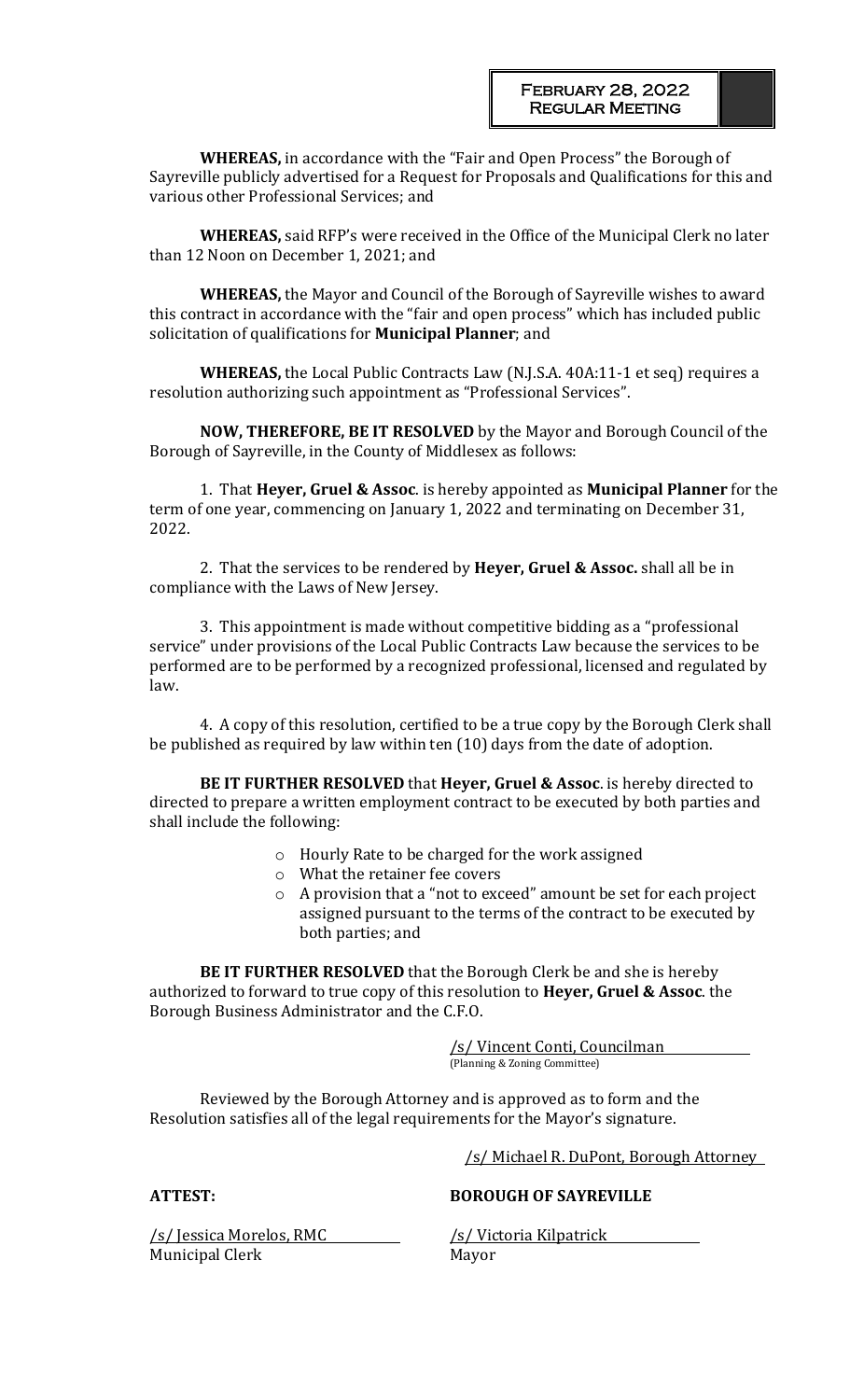#### **RESOLUTION #2022-68 A RESOLUTION MEMORIALIZING THE APPOINTMENT OF DECOTIIS, FITZPATRICK, COLE & GIBLIN, LLP AS SPECIAL COUNSEL – WATER MATTERS**

**BE IT AND IT IS HEREBY RESOLVED THAT** this Resolution hereby memorializes action taken by the Governing Body at the February 14, 2022 meeting appointing DeCotiis, FitzPatrick, Cole & Giblin, LLP as Special Counsel – Water Matters for the Borough of Sayreville, County of Middlesex, State of New Jersey for the calendar year 2022.

**WHEREAS,** the Mayor and Council of the Borough of Sayreville are knowledgeable that the Borough may require the services of a **Special Counsel – Water Matters** to advise the Mayor and Council on various matters pertaining to the Borough; and

**WHEREAS,** the Laws of New Jersey provide for such services; and

**WHEREAS,** funds are available for this purpose;

**WHEREAS,** the Mayor and Council of the Borough of Sayreville wishes to award this contract in accordance with the "fair and open process" which has included public solicitation of qualifications for **Special Counsel – Water Matters**; and

**WHEREAS,** the Local Public Contracts Law (N.J.S.A. 40A:11-1 et seq) requires a resolution authorizing such appointment as "Professional Services".

**NOW, THEREFORE, BE IT RESOLVED** by the Mayor and Borough Council of the Borough of Sayreville, in the County of Middlesex as follows:

1. That the firm of **DeCotiis, FitzPatrick, Cole & Giblin, LLP**, is hereby appointed as **Special Counsel – Water Matters** for the term of one year, commencing on January 1, 2022 and terminating on December 31, 2022.

2. That the services to be rendered by the said **DeCotiis, FitzPatrick, Cole & Giblin, LLP** all be in compliance with the Laws of New Jersey.

3. This appointment is made without competitive bidding as a "professional service" under provisions of the Local Public Contracts Law because the services to be performed are to be performed by a recognized professional, licensed and regulated by law.

4. A copy of this resolution, certified to be a true copy by the Borough Clerk shall be published as required by law within ten (10) days from the date of adoption.

**BE IT FURTHER RESOLVED** that said **Special Counsel covering Water Matters**  is directed to prepare a written employment contract to be executed by both parties and shall include the following:

- o Hourly Rate to be charged for the work assigned
- o What the retainer fee covers
- o A provision that a "not to exceed" amount be set for each project assigned pursuant to the terms of the contract to be executed by both parties; and

**BE IT FURTHER RESOLVED** that the Borough Clerk be and she is hereby authorized to forward to true copy of this resolution the firm of **DeCotiis, FitzPatrick, Cole & Giblin, LLP** the Borough Business Administrator and the C.F.O.

> /s/ Donna Roberts, Councilwoman (Water & Sewer Committee)

Reviewed by the Borough Attorney and is approved as to form and the Resolution satisfies all of the legal requirements for the Mayor's signature.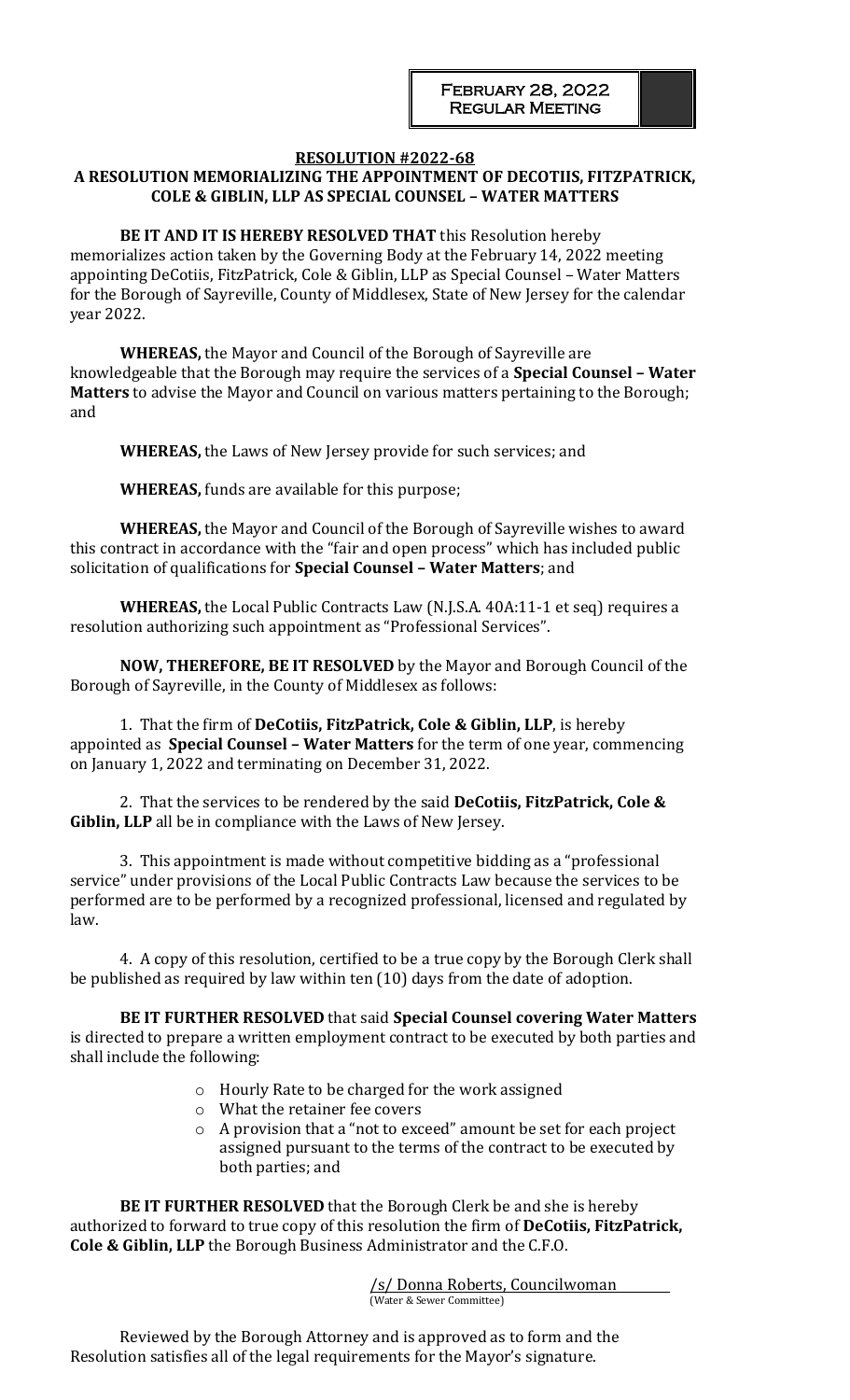/s/ Michael R. DuPont, Borough Attorney

**ATTEST: BOROUGH OF SAYREVILLE**

/s/ Jessica Morelos, RMC /s/ Victoria Kilpatrick Municipal Clerk Mayor

## **RESOLUTION #2022-69 A RESOLUTION MEMORIALIZING THE APPOINTMENT OF USA ARCHITECTS AS BOROUGH ARCHITECT**

**BE IT AND IT IS HEREBY RESOLVED THAT** this Resolution hereby memorializes action taken by the Governing Body at the February 14, 2022 meeting appointing USA Architects as Borough Architect for the Borough of Sayreville, County of Middlesex, State of New Jersey for the calendar year 2022.

**WHEREAS,** the Mayor and Council of the Borough of Sayreville are knowledgeable that the Borough may require the services of an **Architect** to advise the Mayor and Council on various Architectural matters pertaining to the Borough; and

**WHEREAS,** the Laws of New Jersey provide for such services; and

**WHEREAS,** funds are available for this purpose;

**WHEREAS,** in accordance with the "Fair and Open Process" the Borough of Sayreville publicly advertised for a Request for Proposals and Qualifications for this and various other Professional Services; and

**WHEREAS,** said RFP's were received in the Office of the Municipal Clerk no later than 12 Noon on December 1, 2021; and

**WHEREAS,** the Mayor and Council of the Borough of Sayreville wishes to award this contract in accordance with the "fair and open process" which has included public solicitation of qualifications for **Architectural Matters**; and

**WHEREAS,** the Local Public Contracts Law (N.J.S.A. 40A:11-1 et seq) requires a resolution authorizing such appointment as "Professional Services".

**NOW, THEREFORE, BE IT RESOLVED** by the Mayor and Borough Council of the Borough of Sayreville, in the County of Middlesex as follows:

1. That the firm of **USA Architects** is hereby appointed as the **Borough Architect** for the term of one year, commencing on January 1, 2022 and terminating on December 31, 2022.

2. That the services to be rendered by the said **USA Architects** all be in compliance with the Laws of New Jersey.

3. This appointment is made without competitive bidding as a "professional service" under provisions of the Local Public Contracts Law because the services to be performed are to be performed by a recognized professional, licensed and regulated by law.

4. A copy of this resolution, certified to be a true copy by the Borough Clerk shall be published as required by law within ten (10) days from the date of adoption.

**BE IT FURTHER RESOLVED** that said **USA Architects,** is directed to prepare a written employment contract to be executed by the **Municipal Architect** and the Borough which shall include the following:

o Hourly Rate to be charged for the work assigned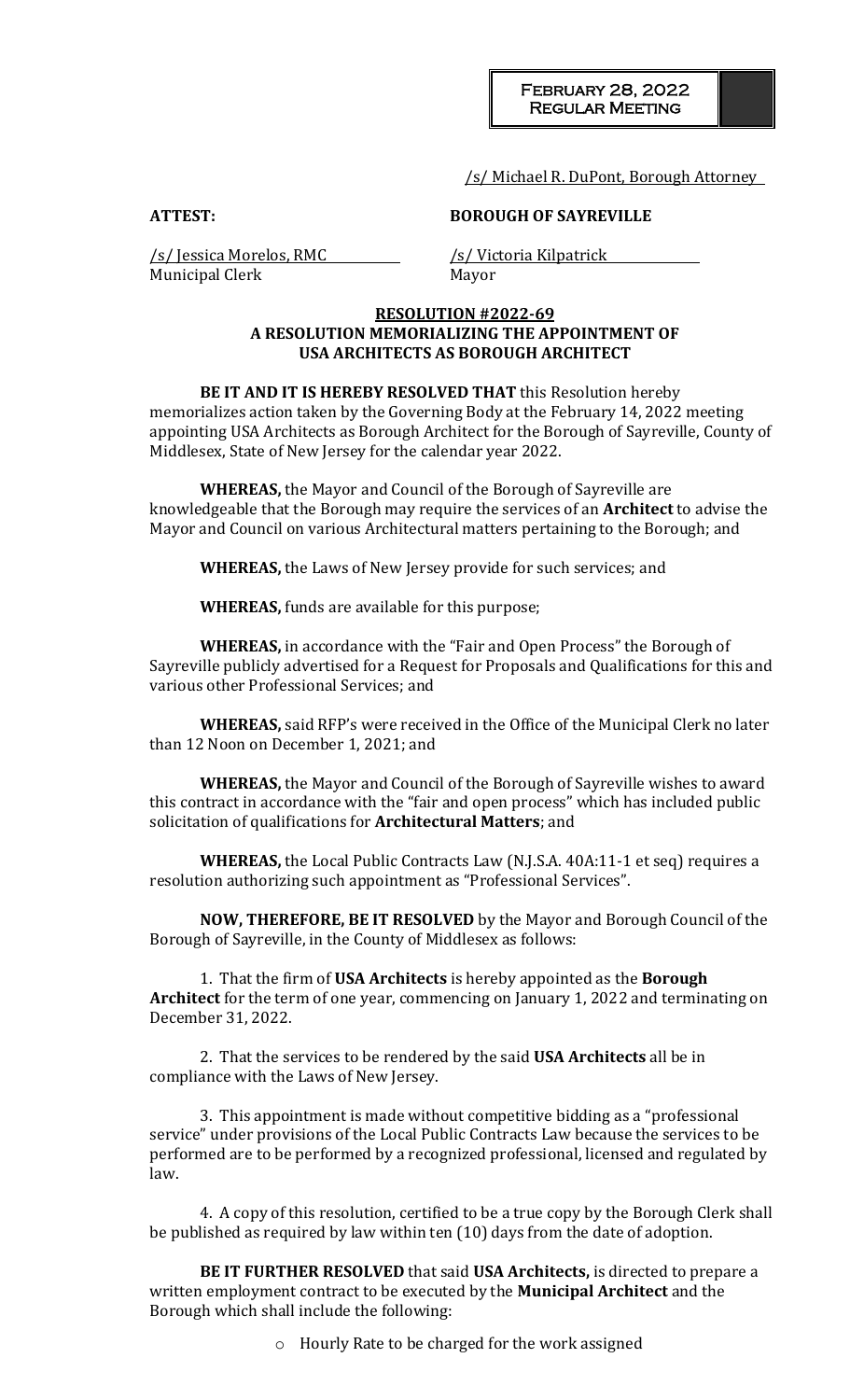- o What the retainer fee covers
- o A provision that a "not to exceed" amount be set for each project assigned pursuant to the terms of the contract to be executed by both parties; and

**BE IT FURTHER RESOLVED** that the Borough Clerk be and she is hereby authorized to forward to true copy of this resolution to **USA Architects,** the Borough Business Administrator and the C.F.O.

> /s/ Mary J. Novak, Councilwoman (Admin. & Finance Committee)

Reviewed by the Borough Attorney and is approved as to form and the Resolution satisfies all of the legal requirements for the Mayor's signature.

/s/ Michael R. DuPont, Borough Attorney

**ATTEST: BOROUGH OF SAYREVILLE**

/s/ Jessica Morelos, RMC /s/ Victoria Kilpatrick Municipal Clerk Mayor

## • **BOROUGH ATTORNEY - Michael DuPont - NONE**

## • **PUBLIC PORTION**

At this time Mayor Kilpatrick opened the meeting to the public for questions or comments on any and all matters.

Those commenting were:

- Jeff Smith, 185 Grove Street Mr. Smith questioned if there was an update with the proposed meeting with the Board of Education on March 7th. Mayor responded that she intends to call a special meeting on March 7<sup>th</sup>.

- Robert Duffy, 111 Merritt Avenue

Mr. Duffy apologized to Councilwoman Maher. He commented on the traffic study done on a warehouse project. Mr. Duffy questioned who has the authority to eliminate a management position.

Mayor responded that the Council does.

Mr. Duffy questioned that the position to replace a Public Works Director was voted by the Council.

Mayor responded that it was a Council decision.

Councilwoman Novak stated that the vote was to appoint two people to Superintendents.

Mr. Duffy stated that only one of the superintendents have a license and expired the end of 2021.

- Jim Robinson, 11 Borelle Square

Mr. Robinson questioned if the Club Pure property meets the criteria for a redevelopment zone.

Borough Engineer Cornell stated that the Planning Board Planner prepared a report and that report stated that two of the criteria were met to be considered for redevelopment.

Mr. Robinson stated his concern is that it can be given a PILOT. He stated that he has a concern about the road and connector road thru Hercules property which should be built in Section 1.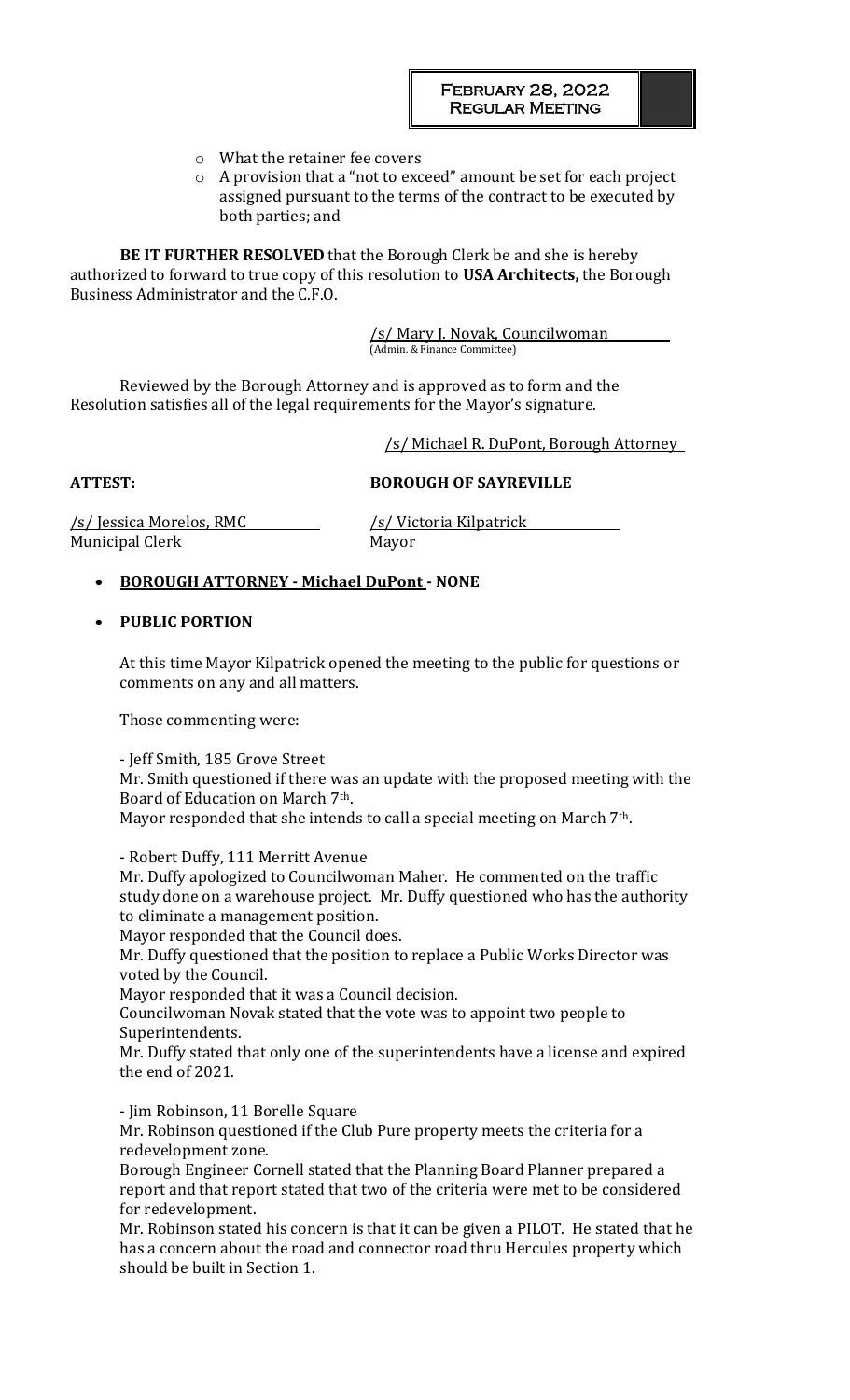- Christine Kirkman, 175 Lincoln Street

Ms. Kirkman stated the ball fields needs to be preserved for the veteran. She stated she attended a SERA meeting and was told that the ballfields were still on the table.

Councilman Conti responded that it was brought up by the public at a SERA meeting and the engineer shared the locations.

Ms. Kirkman stated that there were two other properties and asked if there were any objections to them.

Mayor responded stated that the Mayor and Council do not have any decision making on where the Board of Education is going to put the bus depot. Further discussion ensued.

- Charlie Grant, South Pine Avenue

Mr. Grant stated that Dr. Labbe would leave the sign there dedicated to Wayne Grant and a plaque on the building which isn't acceptable. He stated it's also about the kids. He stated he hopes that they can put an end to this.

- Bill Policastro, President of Sayreville Men's Softball League

Mr. Policastro stated that they are at a stand still with their league and need a resolution so the league can continue.

Borough Attorney DuPont stated the men's softball has offered the town a \$150 per team for the use of fields and will have to amend the ordinance.

Straw poll vote to allow the ordinance to be introduced at the next meeting.

Councilpersons Conti, Dwumfour, Maher, Novak, Onuoha, Roberts, all ayes.

- Heather Smith, 185 Grove Street

Ms. Smith thanked everyone for their support. She stated that the Board of Education is leaning towards two properties and there a lot of rumors. Ms. Smith questioned which property is designated as open space.

Borough Engineer Cornell stated there are no properties designated as open space on that list.

## • **PROCLAMATION & PRESENTATIONS -**

**a) PRESENTATIONS TO**

 **SAYREVILLE JR. BOMBERS CHEERLEADERS FOR PLACING 1 ST IN THE D10 SMALL LEVEL 2 AYC NATIONAL COMPETITION**

Lynn Bialoblocki, Samantha Callahan, Savannah Crowley, Gia Oberoi, Victoria Marottoli, Mia Perez, Julie Sekerak, Kaylee Provenza, Summer Curbelo, Siyani Blakely.

### **SAYREVILLE JR. BOMBERS CHEERLEADERS FOR PLACING 5 TH IN THE D12 SMALL LEVEL 2 AYC NATIONAL COMPETITION**

Malena Parsler, Meadow Bostic, Kayla Diaz, Meghan Telusma, Silvana Perez, Sarah Murphy, Madison Marotolli, Jillian Slavicek, Kayci Slavicek, Gabriela Rodriguez, Kyla Brownridge.

## **DEMETRI DESARIO – AYF 14U ALLSTAR – NATIONAL CHAMPTIONS**

## **JASON BERECSKY & ABDUL TURAY - AYF 12U ALLSTAR – 3 RD PLACE**

After each certificate was handed out by the Coaches, each member of the Council congratulated all teams and the football players for their accomplishments and how each of them has made Sayreville proud.